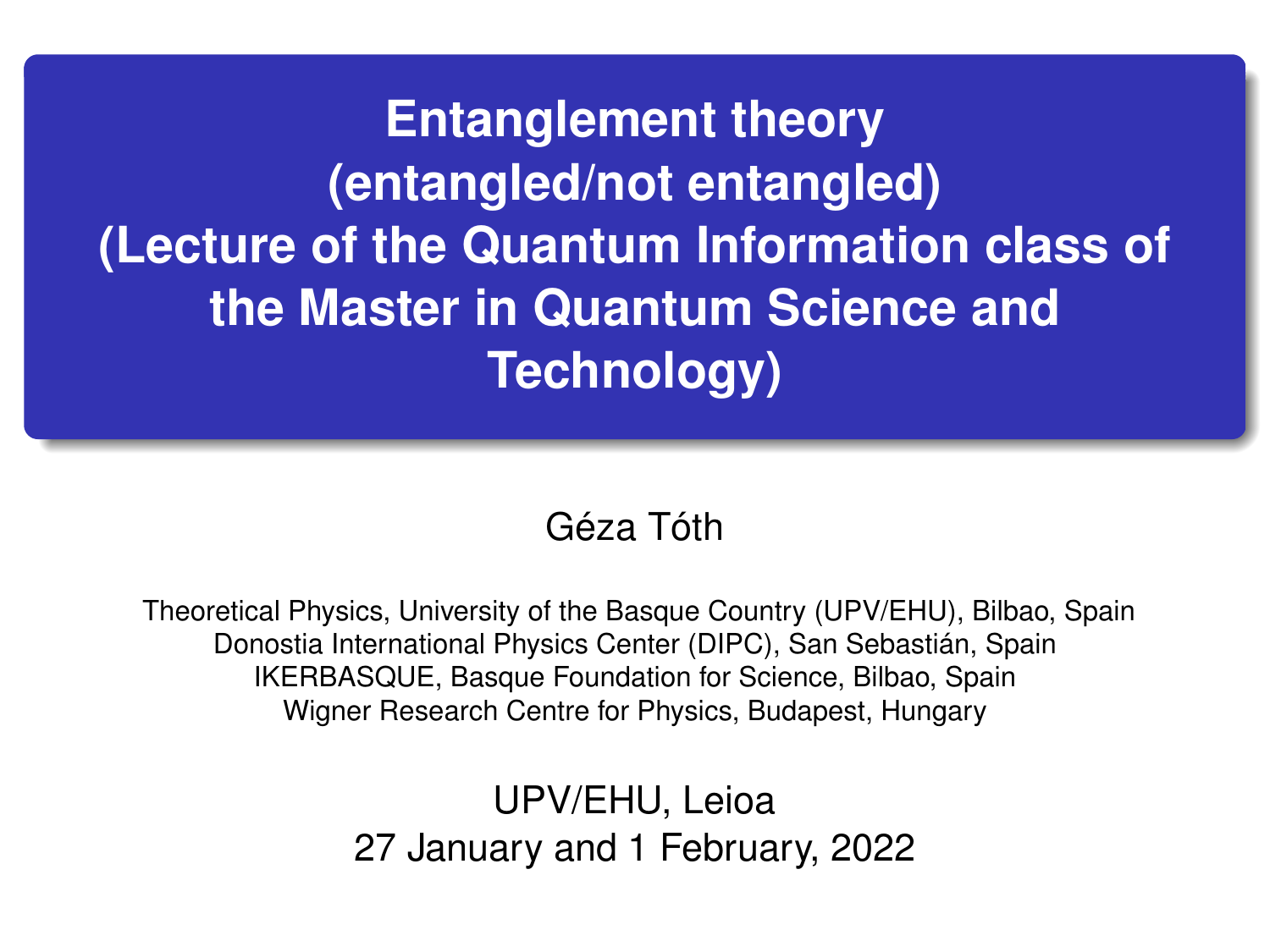# <span id="page-1-0"></span>**Outline**

### **1 [Entanglement theory \(entangled/not entangled\)](#page-1-0) •** [Motivation](#page-1-0)

- [A. Bipartite case](#page-3-0)  $\bullet$ 
	- **•** [Pure states](#page-4-0)
	- **O** [Mixed states](#page-5-0)
- [B. Entanglement criteria](#page-11-0)
	- **•** [Partial transposition](#page-13-0)
	- **•** [Entanglement witnesses](#page-18-0)
	- [Variance based criteria](#page-27-0)
- [C. Multipartite case](#page-32-0)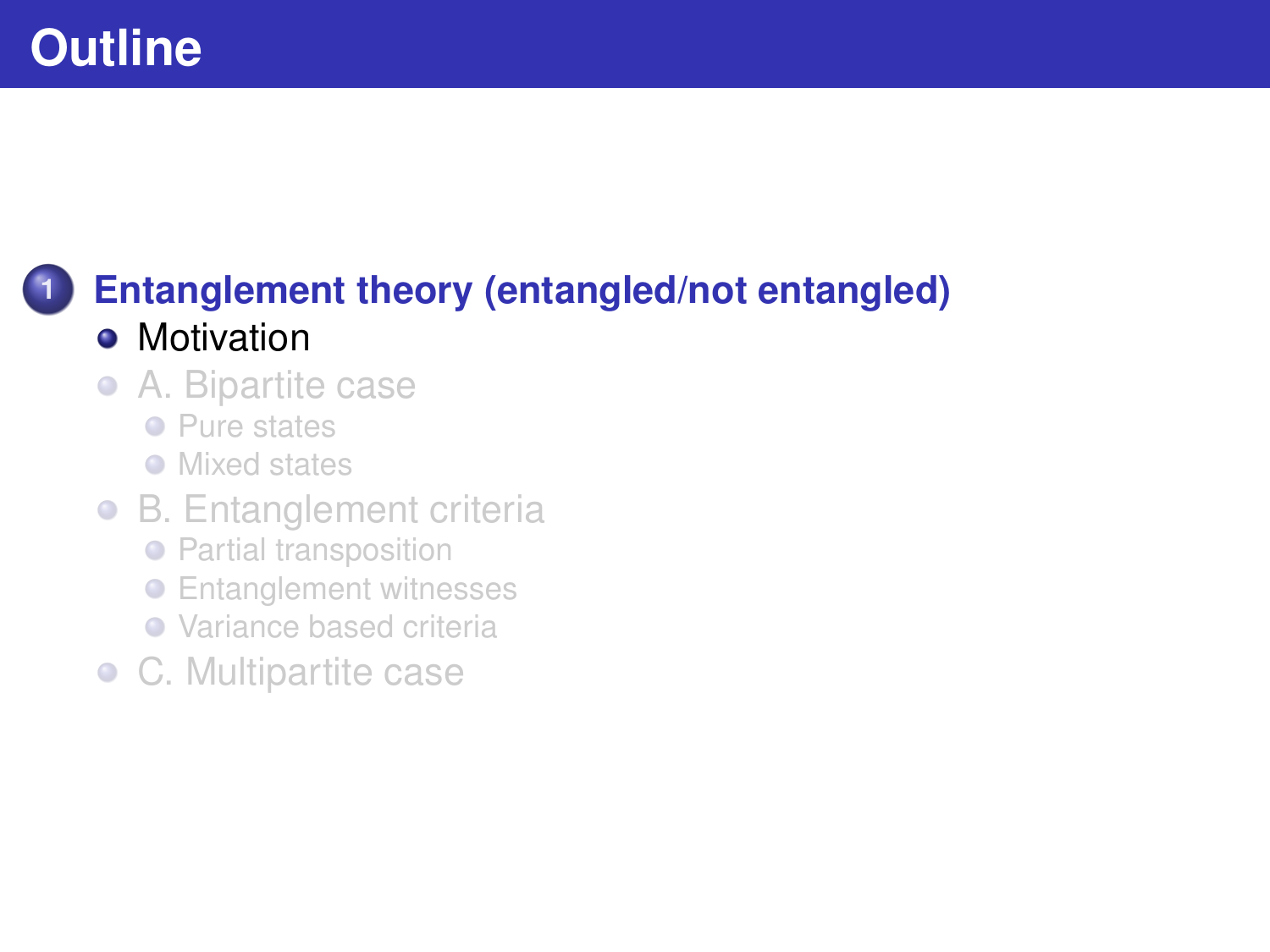We would like to distinguish entangled states from separable states.

• The problem is very difficult, there are no general methods.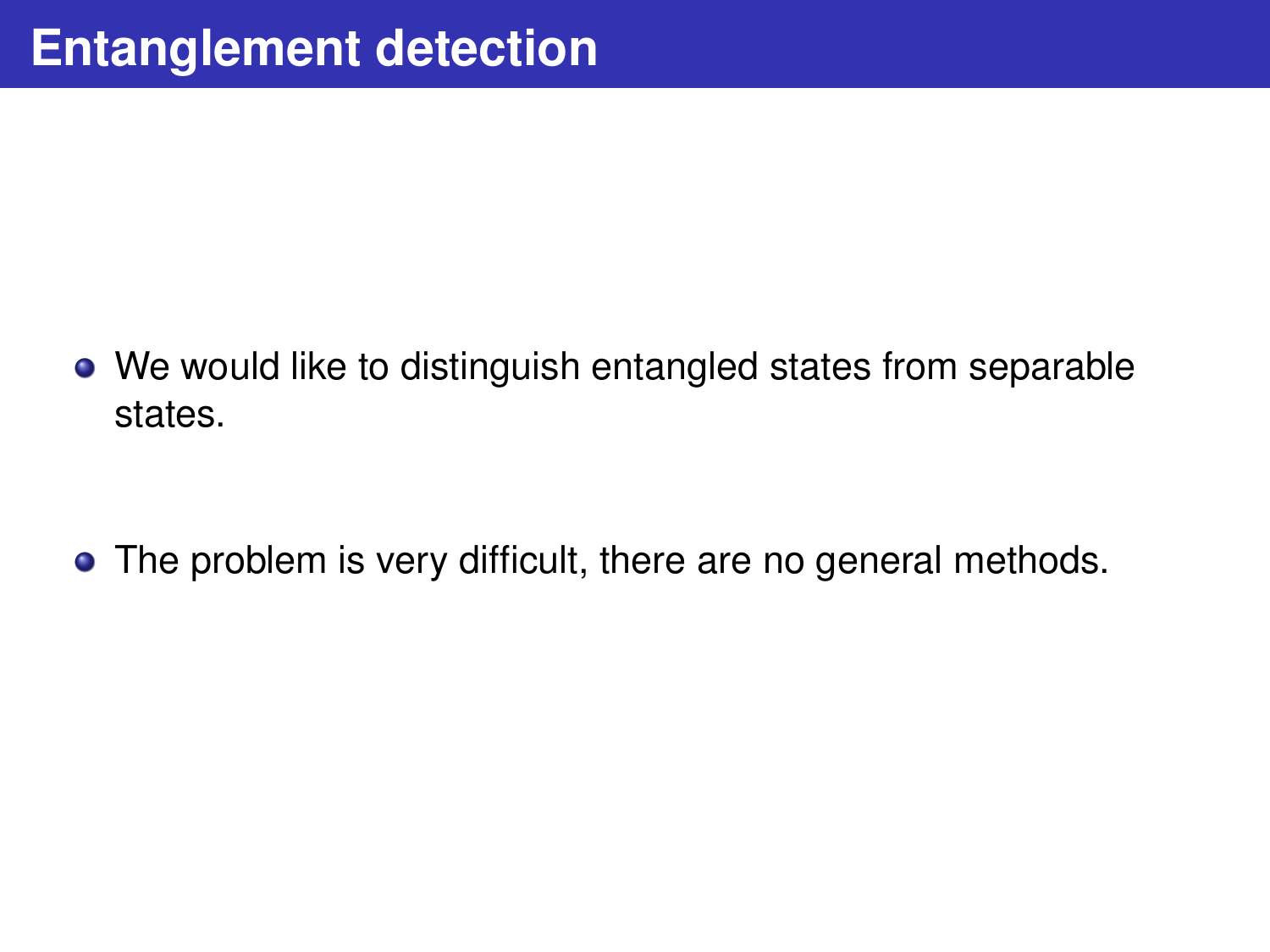# <span id="page-3-0"></span>**Outline**

# **1 [Entanglement theory \(entangled/not entangled\)](#page-1-0)**

• [Motivation](#page-1-0)

### [A. Bipartite case](#page-3-0)

- **•** [Pure states](#page-4-0)
- **[Mixed states](#page-5-0)**
- [B. Entanglement criteria](#page-11-0)
	- **•** [Partial transposition](#page-13-0)
	- **•** [Entanglement witnesses](#page-18-0)
	- [Variance based criteria](#page-27-0)
- [C. Multipartite case](#page-32-0)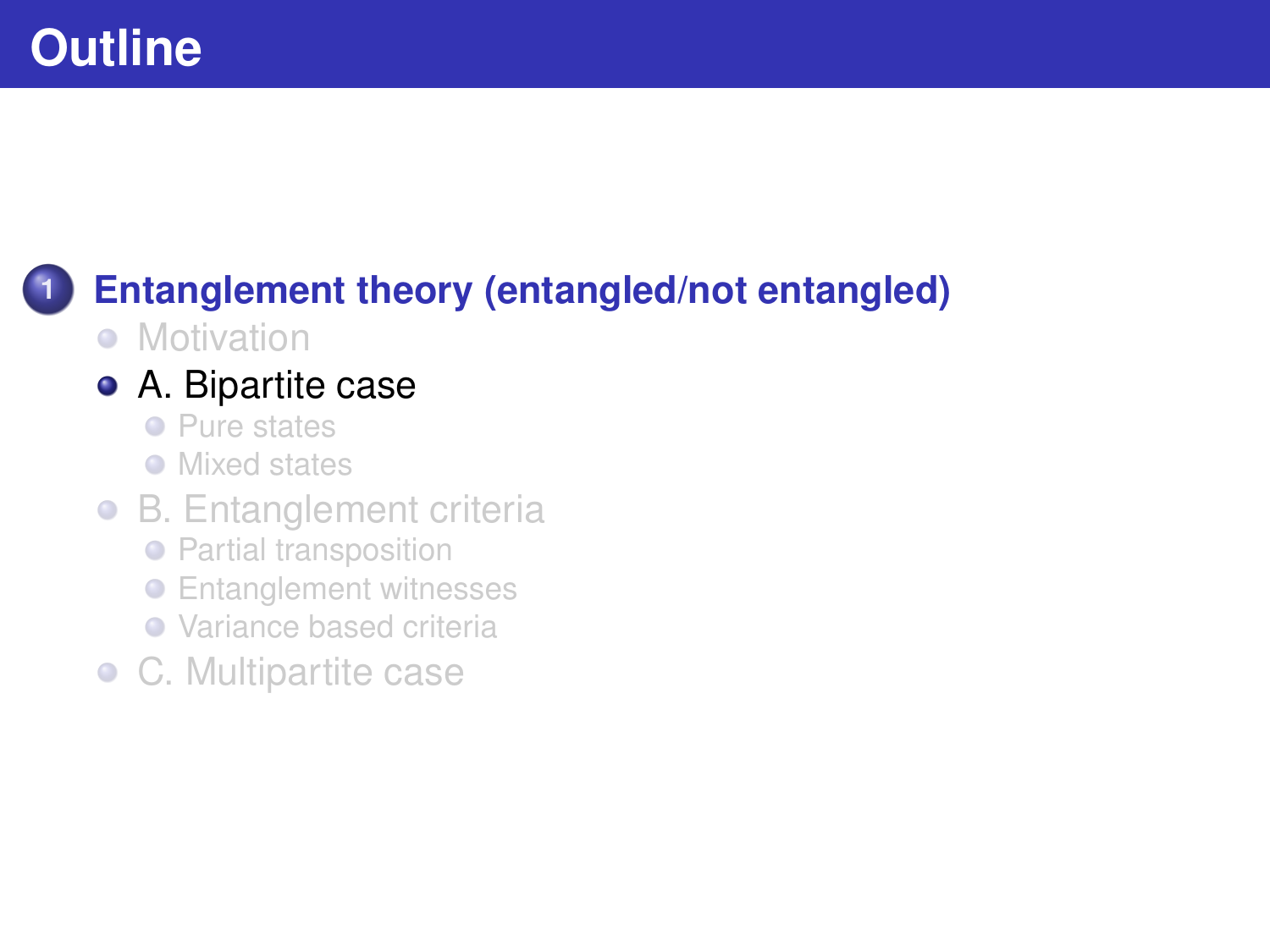- <span id="page-4-0"></span> $\bullet$  if the pure state is a product state then it is separable. If it is not a product state then it is entangled.
- If the reduced state

$$
\varrho_1=\text{Tr}_2(|\Psi\rangle\langle\Psi|)
$$

is pure then the state is a product state, otherwise it is entangled. In other words, if

$$
\text{Tr}\{[\text{Tr}_2(|\Psi\rangle\langle\Psi|)]^2\}=1
$$

then the state is a product state.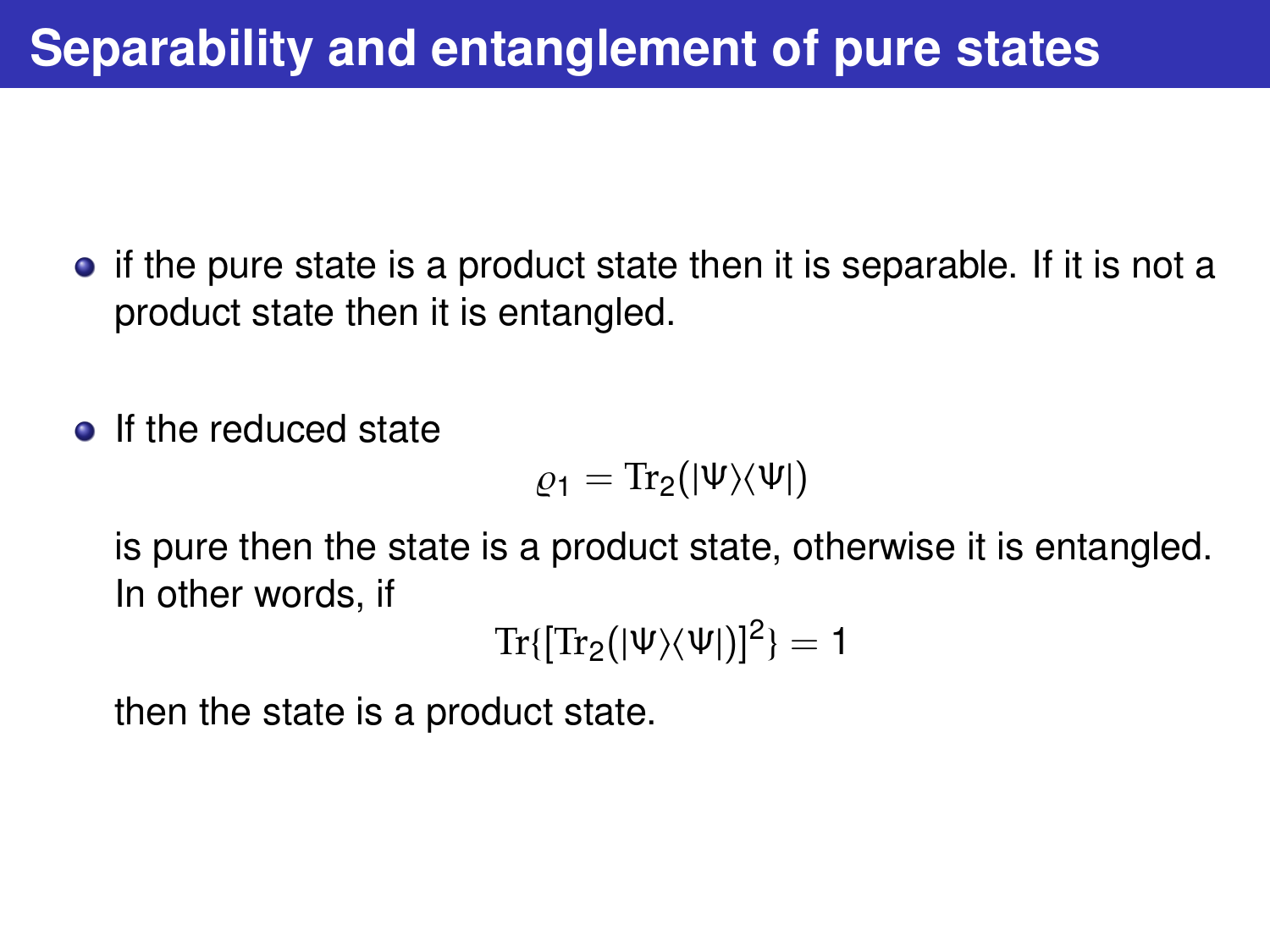# <span id="page-5-0"></span>**Separability and entanglement for pure states I**

• A quantum state is called separable if it can be written as a convex sum of product states as

$$
\varrho=\sum_{k}p_{k}\varrho_{k}^{(1)}\otimes\varrho_{k}^{(2)},
$$

where  $p_k$  form a probability distribution  $(p_k > 0, \sum_k p_k = 1)$ , and  $p_k^{(n)}$  are single qualit density metrics. A state that is not senare F<sup>*k*</sup> called entangled. (*n*) *k* are single-qudit density matrices. A state that is not separable

R. F. Werner, 1989:

with the density matrix  $W = \sum_{r=1}^{n} p_r W_r^1 \otimes W_r^2$ , i.e., W is a convex combination of product states. Expectation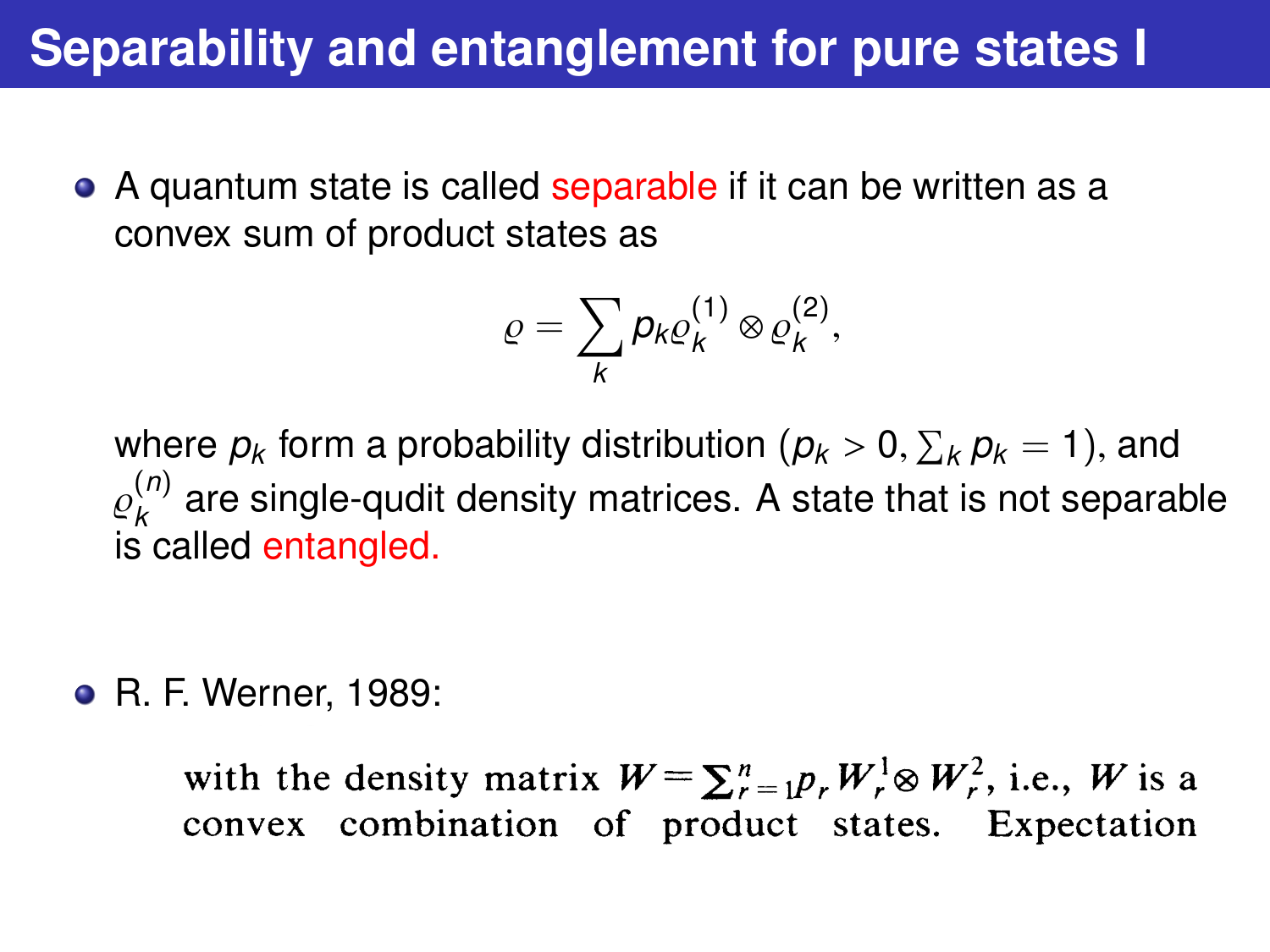### **Separability and entanglement of mixed states II**

PHYSICAL REVIEW A

**VOLUME 40, NUMBER 8** 

**OCTOBER 15, 1989** 

#### Ouantum states with Einstein-Podolsky-Rosen correlations admitting a hidden-variable model

Reinhard F. Werner\*

Dublin Institute for Advanced Studies, 10 Burlington Road, Dublin 4, Ireland (Received 1 May 1989)

A state of a composite quantum system is called classically correlated if it can be approximated by convex combinations of product states, and Einstein-Podolsky-Rosen correlated otherwise. Any classically correlated state can be modeled by a hidden-variable theory and hence satisfies all generalized Bell's inequalities. It is shown by an explicit example that the converse of this statement is false.

#### **I. INTRODUCTION**

Consider a composite quantum system described in a Hilbert space  $\mathcal{H} = \mathcal{H}^1 \otimes \mathcal{H}^2$ . An uncorrelated state of this system is given by a density matrix  $W$  [i.e., an operator  $W \in \mathcal{B}(\mathcal{H})$  with  $W \ge 0$  and tr  $W = 1$  in  $\mathcal{H}$  of the form  $W = W^{\dagger} \otimes W^2$  for two density matrices  $W^i \in \mathcal{B}(\mathcal{H}_i)$ . This is equivalent to saving that the expectation value  $tr(WA_1 \otimes A_2)$  for the joint measurement of observables  $A' \in \mathcal{B}(\mathcal{H}^i)$   $(i = 1, 2)$  on the respective subsystems always factorizes, i.e.,

 $tr(WA^{1} \otimes A^{2}) = tr(W \cdot A^{1} \otimes 1) tr(W \cdot 1 \otimes A^{2})$  $=$ tr( $W^1A^1$ )tr( $W^2A^2$ )

Such uncorrelated states can be prepared very easily by using two preparing devices for systems 1 and 2, which it can be approximated (e.g., in trace norm) by density matrices of the form (1). States that are not classically correlated have been called EPR correlated<sup>1</sup> to emphasize the crucial role of such states in the Einstein-Podolsky-Rosen paradox, and for the violations of Bell's inequalities (see below). EPR correlation and classical correlation are defined as a property of the density matrix  $W$ . Since there are usually very different ways of preparing the same state  $W$ , classical correlation does not mean that the state has actually been prepared in the manner described, but only that its statistical properties can be reproduced by a classical mechanism.

The terminology "classically correlated" is further justified by the observation that in classical probability theory all states have this property. States in probability theory are given by probability measures, and the state of a composite system is given by a probability measure on a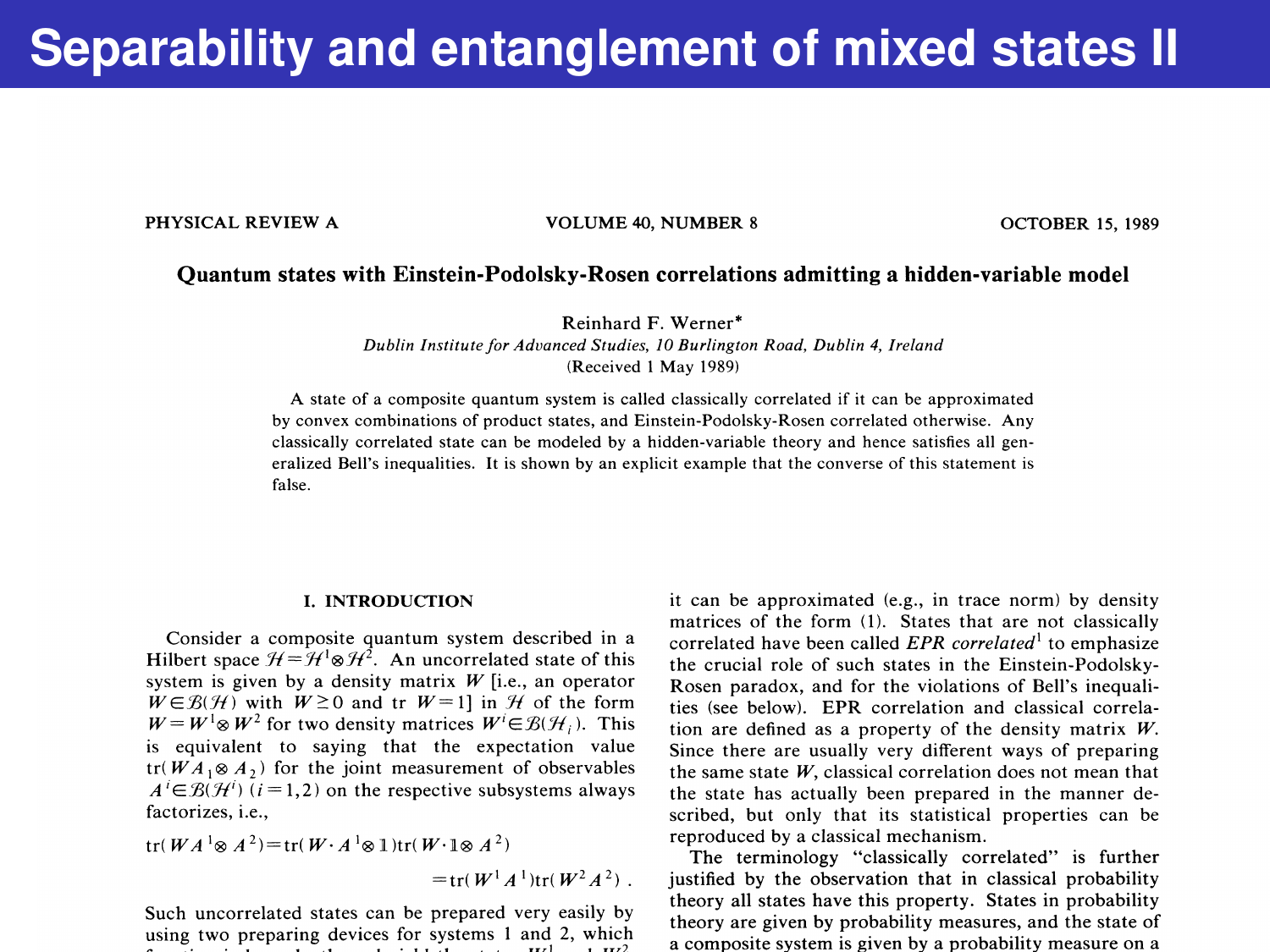Comments:

- For pure states it is easy to decide whether a state is separable of not. For mixed states, it is very hard.
- Hand waving meaning of the definition above: with probability *p<sup>k</sup>* a machine produced the product state  $\varrho_k^{(1)}$  $\frac{1}{k}$   $\otimes$   $\varrho_k^{\left( 2 \right)}$ *k* .
- The two parties (i.e., 1 and 2) can be far from each other (i.e., on the Moon and on Earth).
- No real quantum dynamics is needed between the two parties to create the separable state.
- Local Operation and Classical Communiation (LOCC) cannot create an entangled state from a separable one.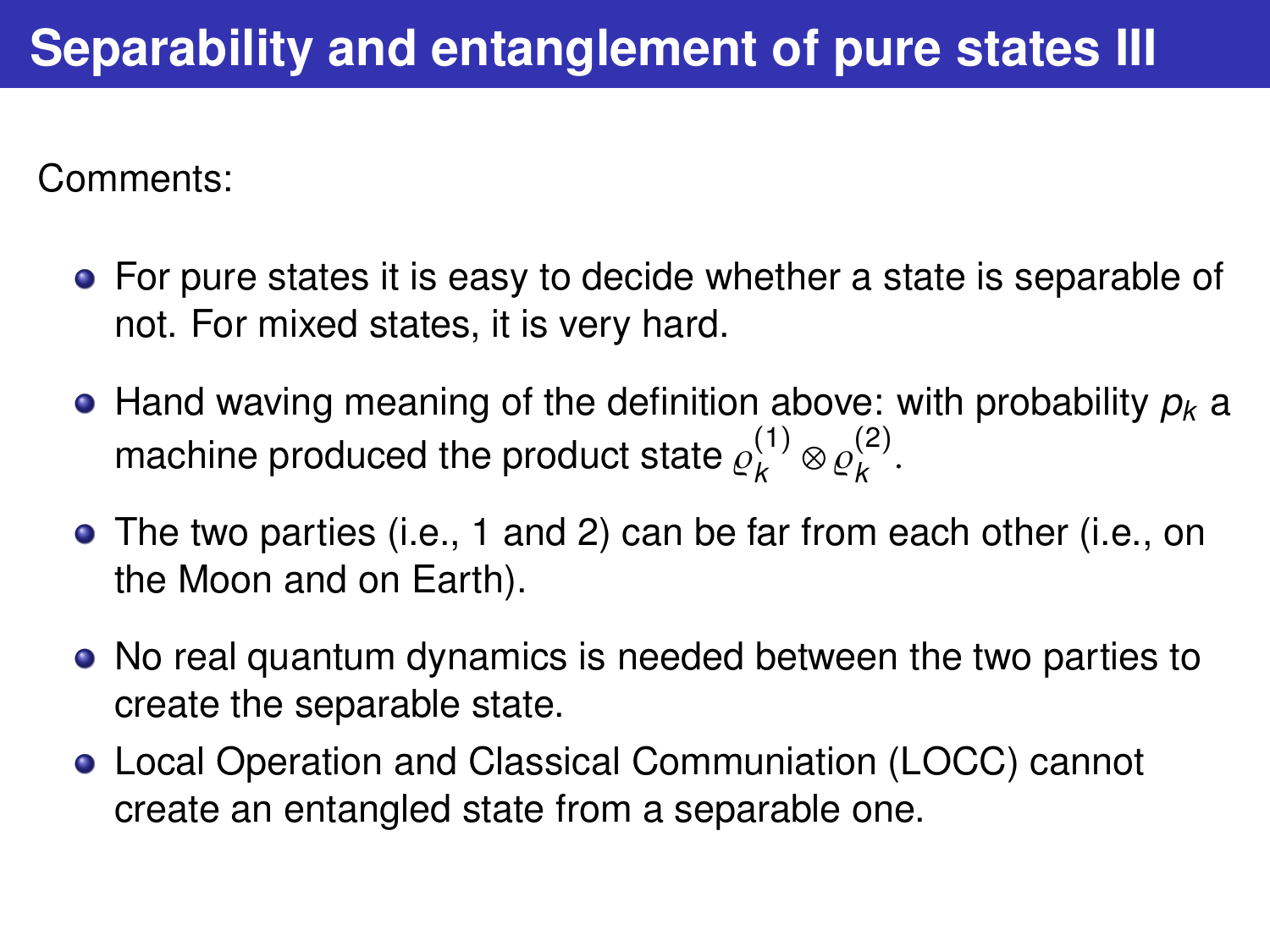Comments (continued)

• Let us see the following two maximally entangled states

$$
|\Phi^{\pm}\rangle=\frac{1}{\sqrt{2}}\big(|00\rangle\pm|11\rangle\big).
$$

An equal mixture of these states is

$$
\frac{1}{2} (|00\rangle\langle00|+|11\rangle\langle11|)\,,
$$

which is separable.

Thus, if we mix two entangled states, we might end up with a separable state.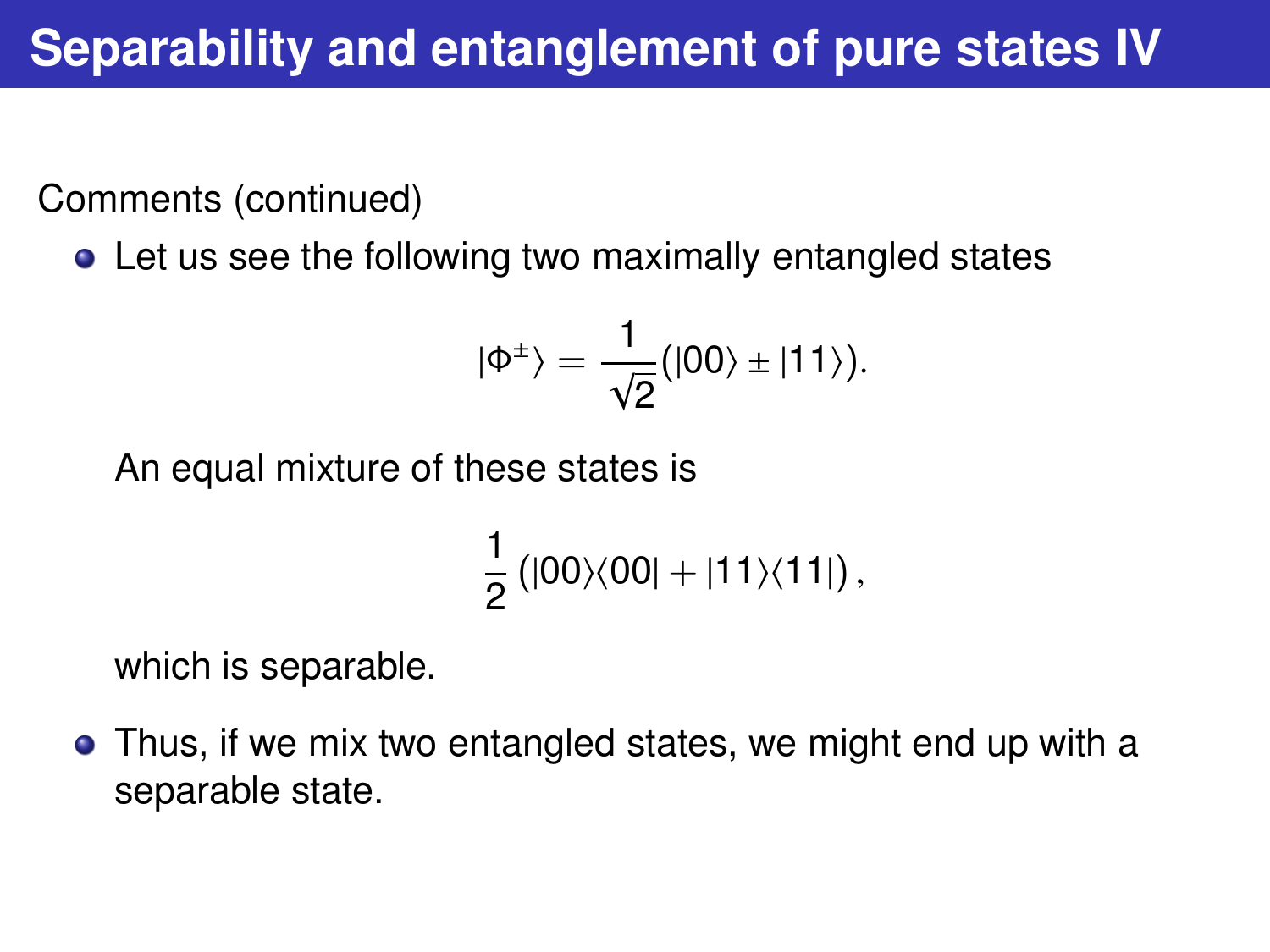# **Separability and entanglement of pure states V**

Comments (continued)

• Separable states can be correlated. For example, the state

$$
\frac{1}{2}(|00\rangle\langle00|+|11\rangle\langle11|)
$$

has nonzero correlations, however, it is separable.

• This can be seen noting that

$$
\langle \sigma_z \otimes \sigma_z \rangle = +1.
$$

We can also say that

$$
\langle \sigma_z \otimes \sigma_z \rangle - \langle \sigma_z \otimes \mathbb{1} \rangle \langle \mathbb{1} \otimes \sigma_z \rangle = +1.
$$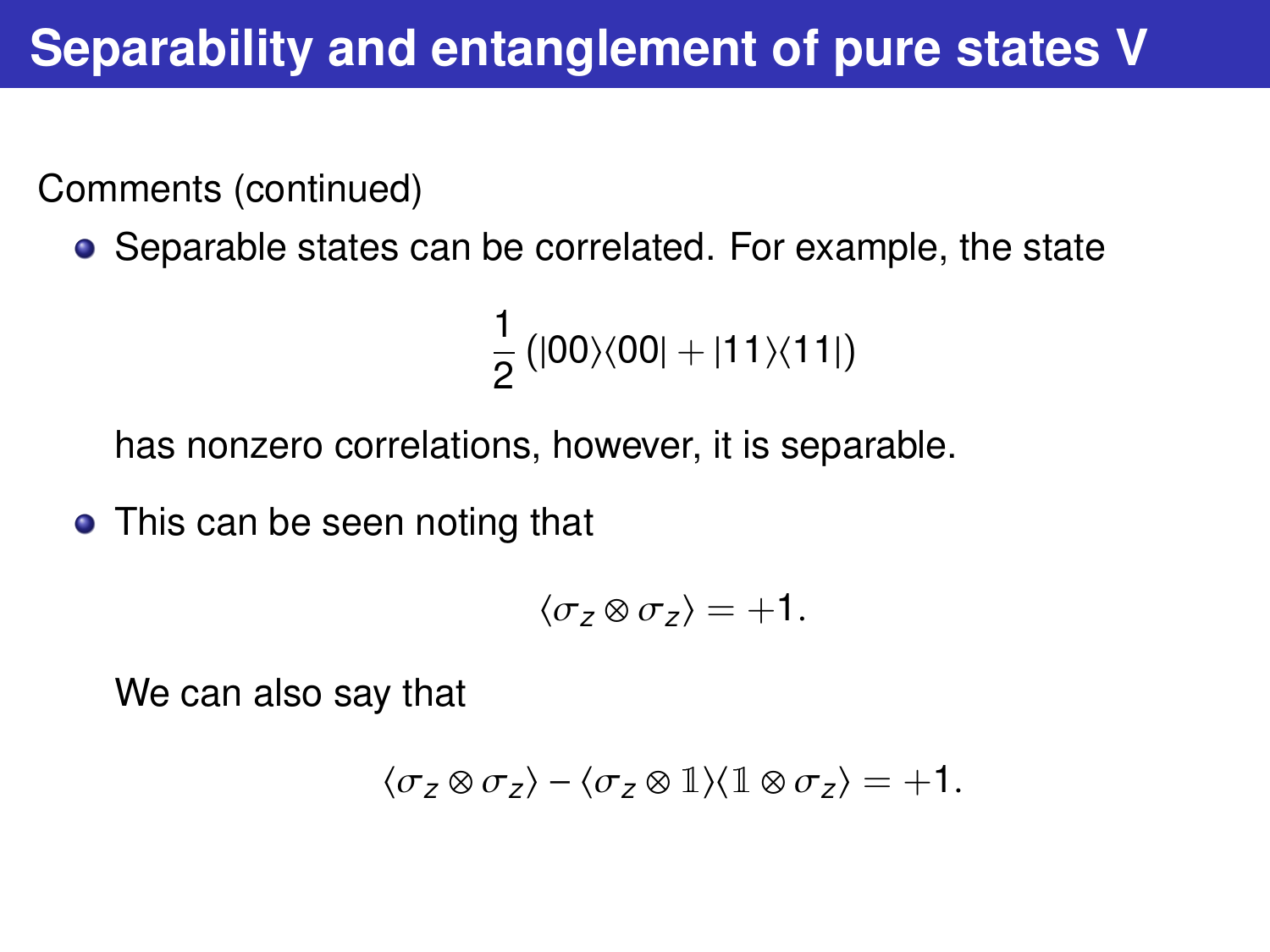# **Separability and entanglement of pure states V**



The set of entangled states and the set of separable states. Again, the set of all states is convex, similarly, as the set of separable states is convex.  $\varrho' = p\varrho_1 + (1-p)\varrho_2$ .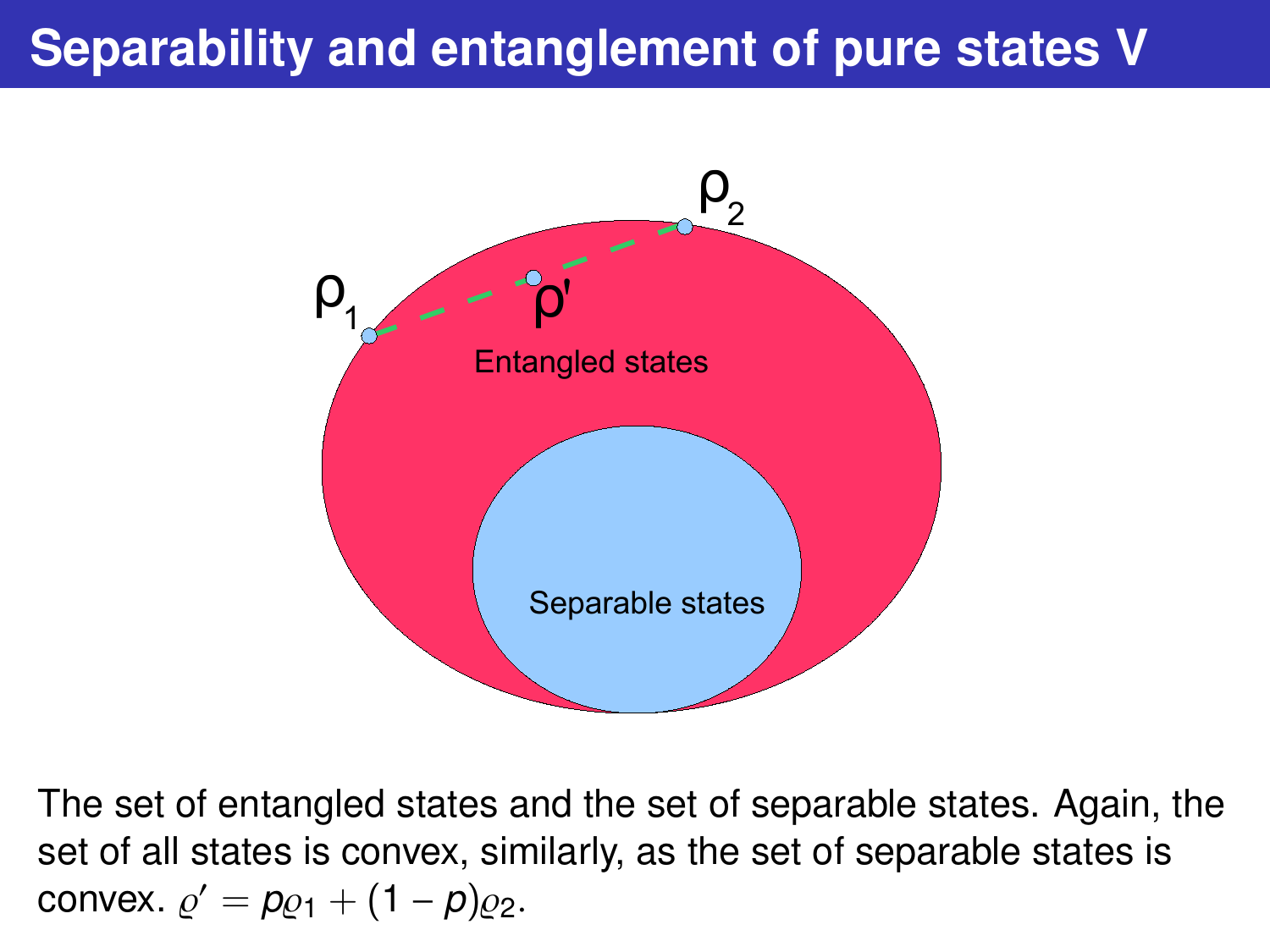# <span id="page-11-0"></span>**Outline**

## **1 [Entanglement theory \(entangled/not entangled\)](#page-1-0)**

- [Motivation](#page-1-0)
- [A. Bipartite case](#page-3-0)  $\bullet$ 
	- **•** [Pure states](#page-4-0)
	- **O** [Mixed states](#page-5-0)

### [B. Entanglement criteria](#page-11-0)

- **[Partial transposition](#page-13-0)**
- **•** [Entanglement witnesses](#page-18-0)
- [Variance based criteria](#page-27-0)
- [C. Multipartite case](#page-32-0)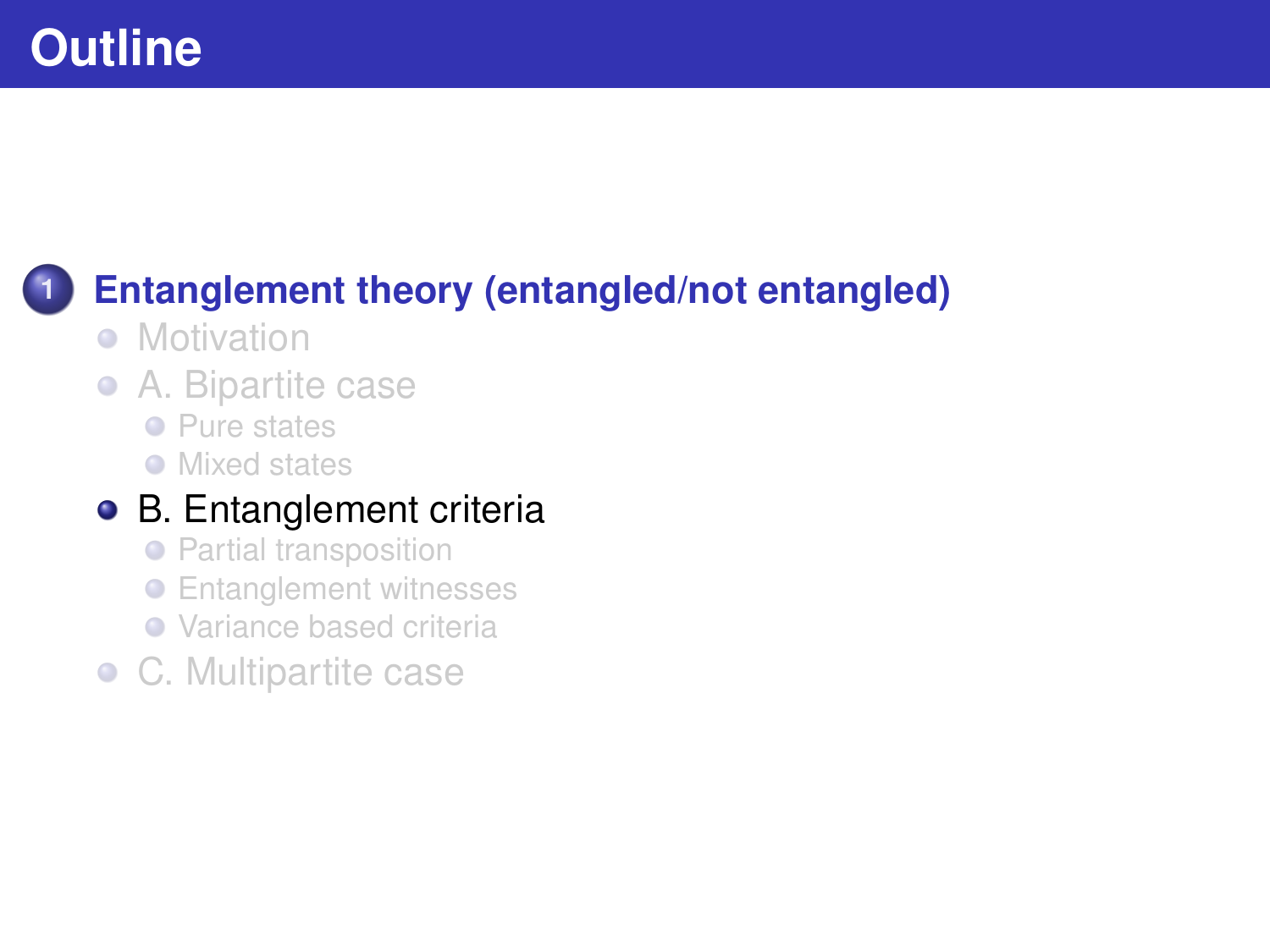- Deciding whether a state is entangled or not is a difficult problem. There are no necessary and sufficient conditions for entanglement in general.
- However, there are conditions that are necessary and sufficient for small systems.
- There are also conditions that are sufficient conditions for entanglement for larger systems, but does not detect all entangled states.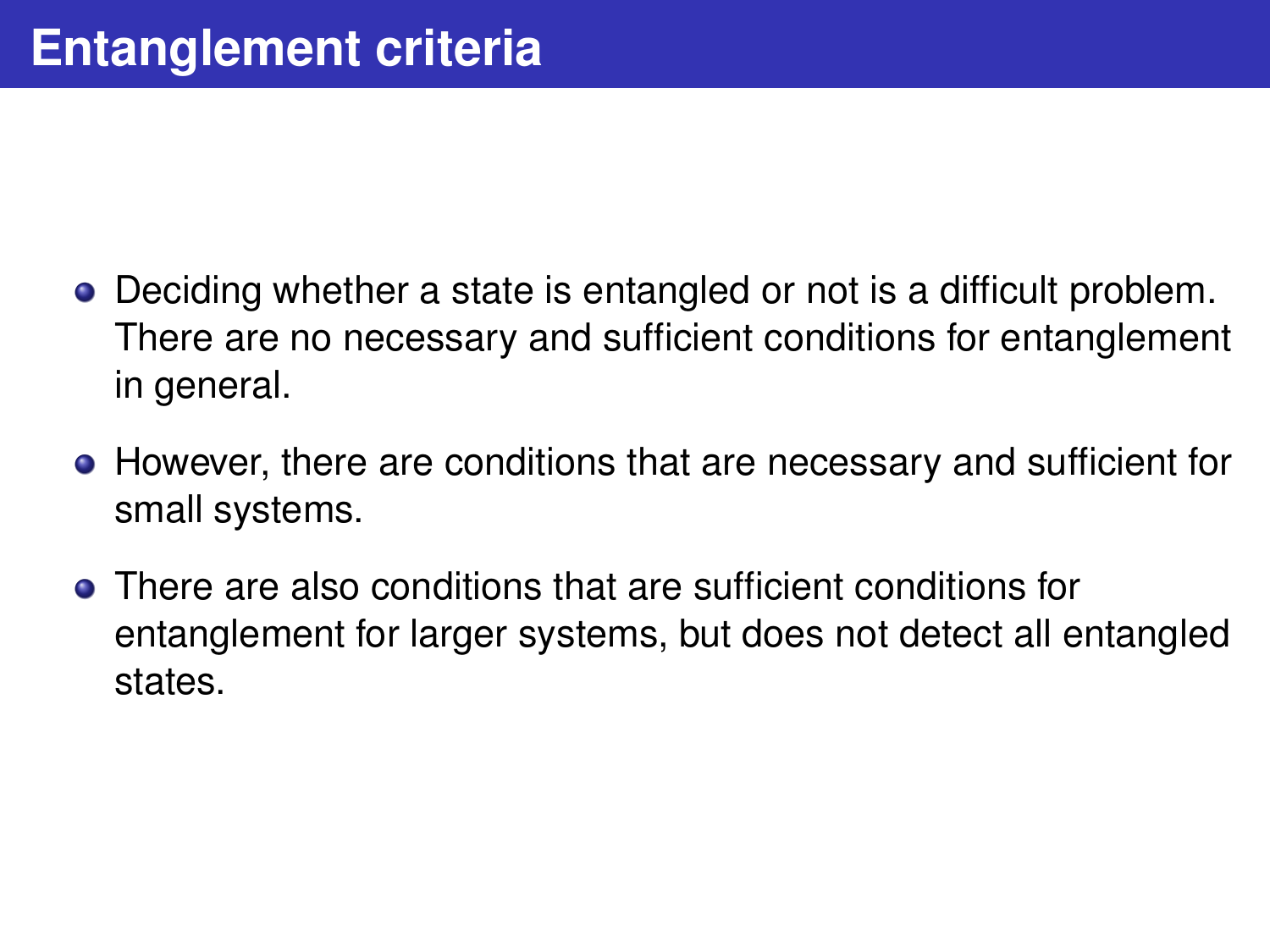## <span id="page-13-0"></span>**Partial transposition**

**•** Partial transposition

$$
(\varrho^{T1})_{ij,kl}=\varrho_{kj,il}.
$$

Let us see how to do the partial transposition on a system of two qutrits.

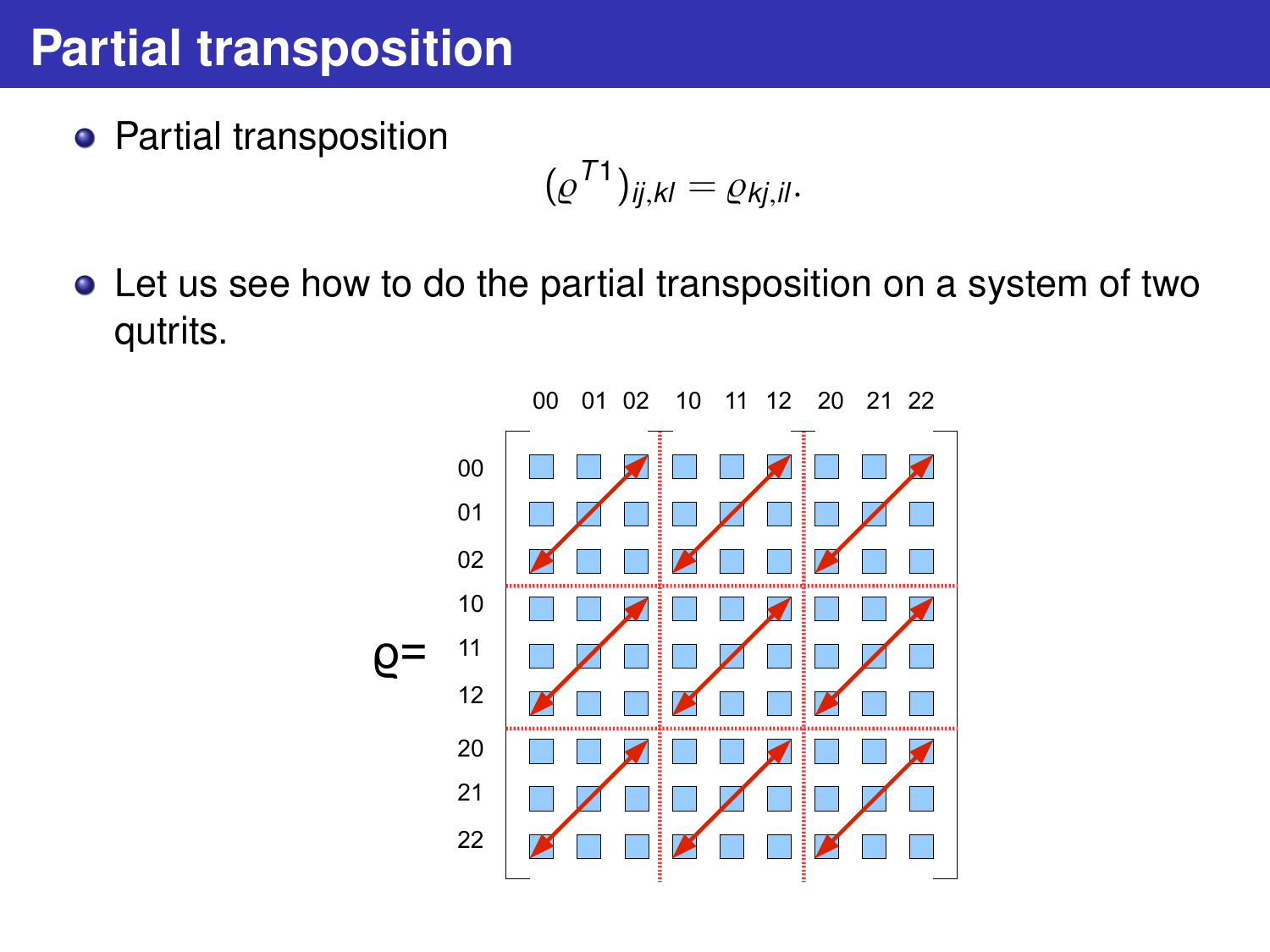• Let us take a bipartite separable state

$$
\varrho_{\rm sep}=\sum_{k}p_{k}\varrho_{k}^{(1)}\otimes\varrho_{k}^{(2)}.
$$

Let us carry out the so called partial transposition operation on the second subsystem. Then we get

$$
\varrho_{\rm sep}^{\rm T2} = \sum_{k} p_k \varrho_k^{(1)} \otimes (\varrho_k^{(2)})^{\rm T} \geq 0.
$$

That is, if all  $\varrho_k^{(n)}$ <br>tensor product a <sup>(</sup>′′ ≥ 0, then the matrices obtained from them by<br>t and transposition are also positive semidefinite tensor product and transposition are also positive semidefinite.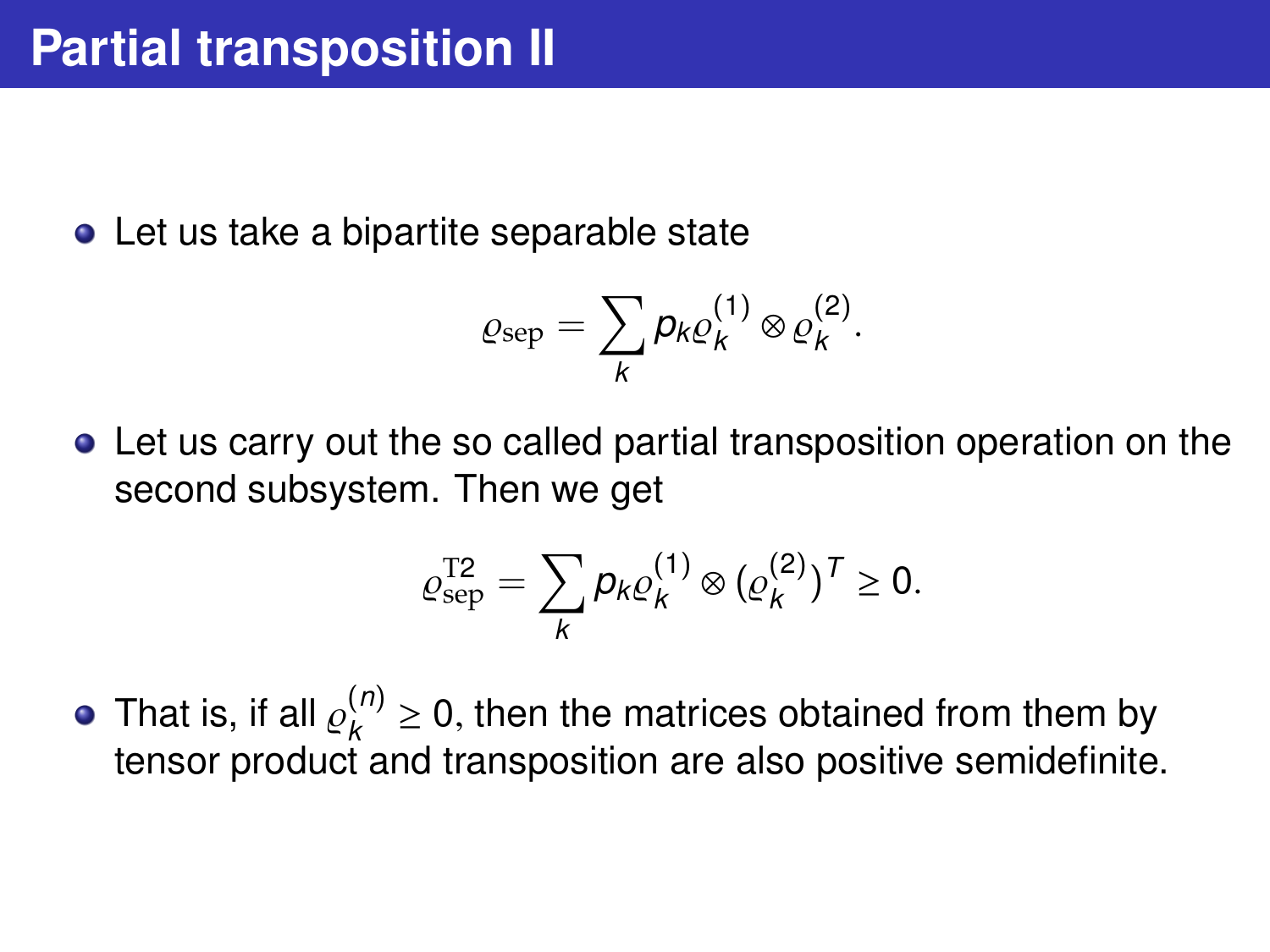• However, in general, there are states for which

 $\overline{a}$  $\rho^{T2} \not\geq 0$ .

Such states cannot be separable thus they are entangled.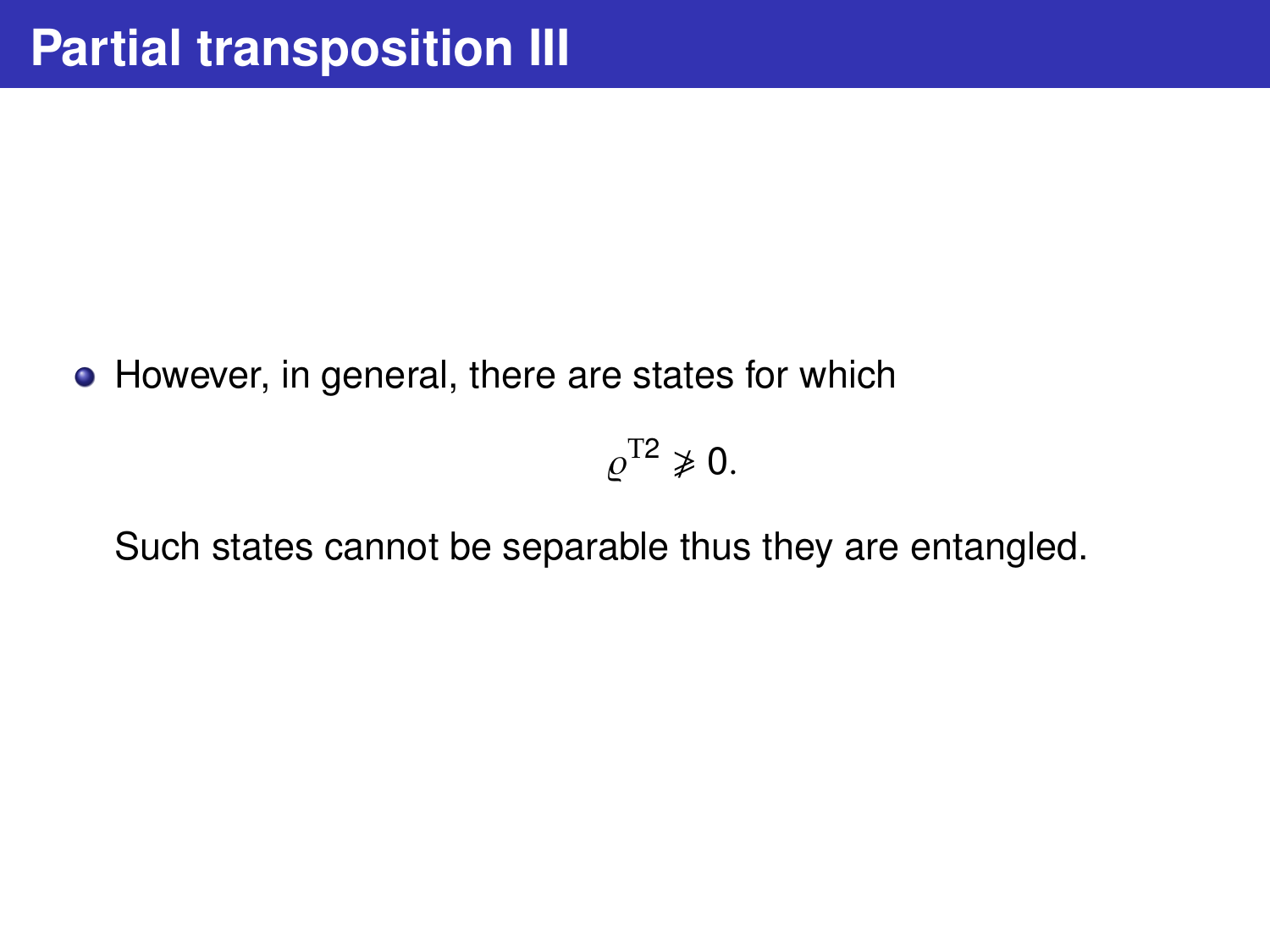## **Partial transposition IV**

- How to check whether a state is entangled with the Peres-Horodecki criterion?
	- **<sup>1</sup>** Take the density matrix.
	- **2** Calculate the partial transpose.
	- **3** Calculate its eigenvalues.
	- **<sup>4</sup>** If there is a negative eigenvalue, the state is entangled. If not, then we do not know.
- The Peres-Horodecki criterion is necessary and sufficient for  $2 \times 2$ (qubit-qubit) and  $2 \times 3$  (qubit-qutrit) systems.
- For larger systems, there are quantum states that are entangled, but not detected by the Peres-Horodecki criterion.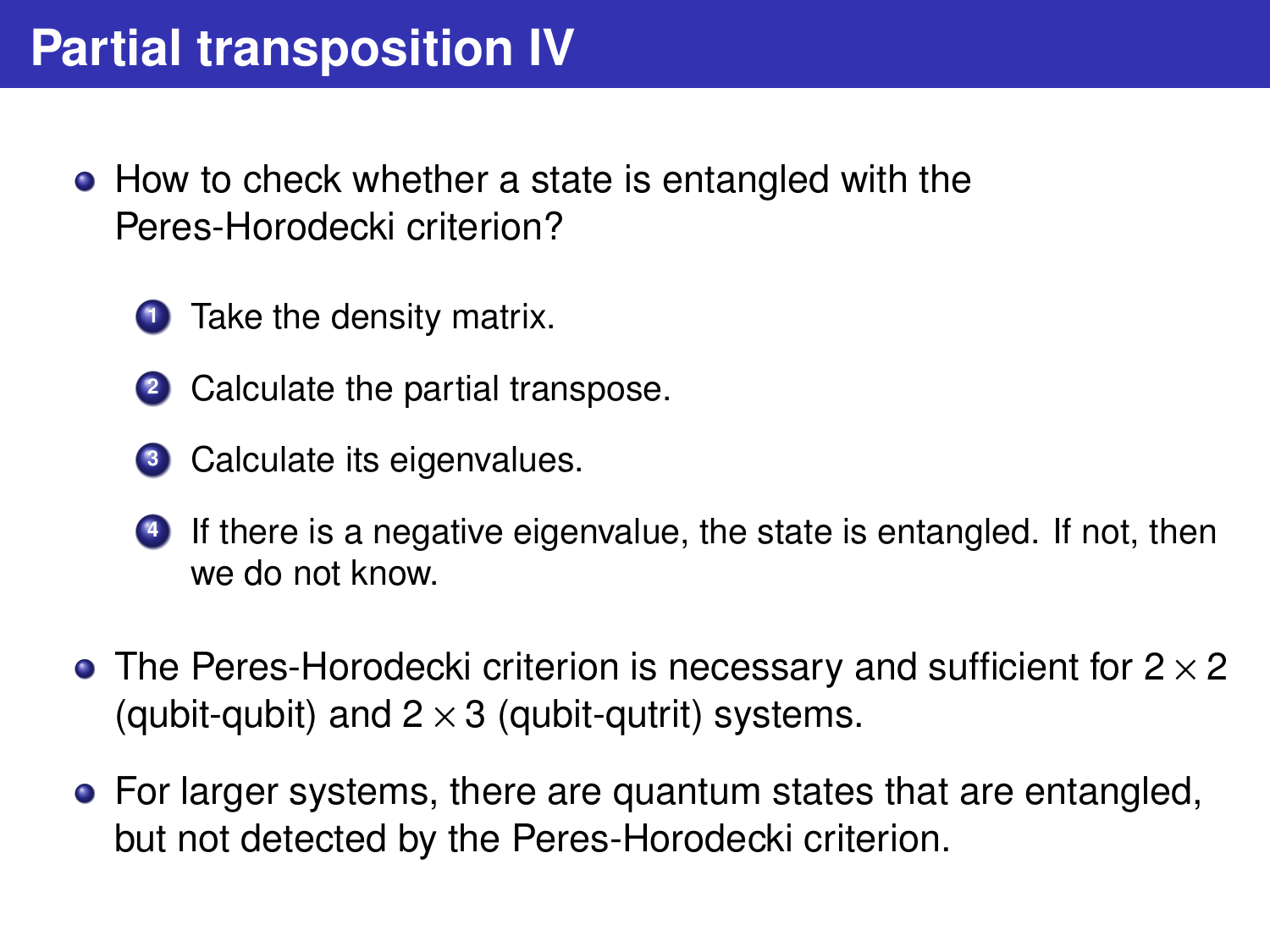### PHYSICAL REVIEW LETTERS

VOLUME 77 19 AUGUST 1996 NUMBER 8

#### **Separability Criterion for Density Matrices**

Asher Peres\*

*Department of Physics, Technion– Israel Institute of Technology, 32 000, Haifa, Israel* (Received 8 April 1996)

A quantum system consisting of two subsystems is *separable* if its density matrix can be written as  $\rho = \sum_{A} w_A \rho_A^A \otimes \rho_A^B$ , where  $\rho_A^A$  and  $\rho_A^B$  are density matrices for the two subsystems, and the positive weights  $w_A$  satisfy  $\sum w_A = 1$ . In this Letter, it is proved that a necessary condition for separability is that a matrix, obtained by partial transposition of  $\rho$ , has only non-negative eigenvalues. Some examples show that this criterion is more sensitive than Bell's inequality for detecting quantum inseparability. [S0031-9007(96)00911-8]

PACS numbers: 03.65.Bz, 03.65.Ca

A striking quantum phenomenon is the inseparability of composite quantum systems. Its most famous example is the violation of Bell's inequality, which may be detected if two distant observers, who independently *measure* subsystems of a composite quantum system, *report* their results to a common site where that information is analyzed [1]. However, even if Bell's inequality is esticfied by a given composite quantum system, there

$$
\rho_{m\mu,n\nu} = \sum_{A} w_A (\rho'_A)_{mn} (\rho''_A)_{\mu\nu} . \tag{2}
$$

Latin indices refer to the first subsystem, Greek indices to the second one (the subsystems may have different dimensions). Note that this equation can always be satisfied if we replace the quantum density matrices by classical Liouville functions (and the discrete indices are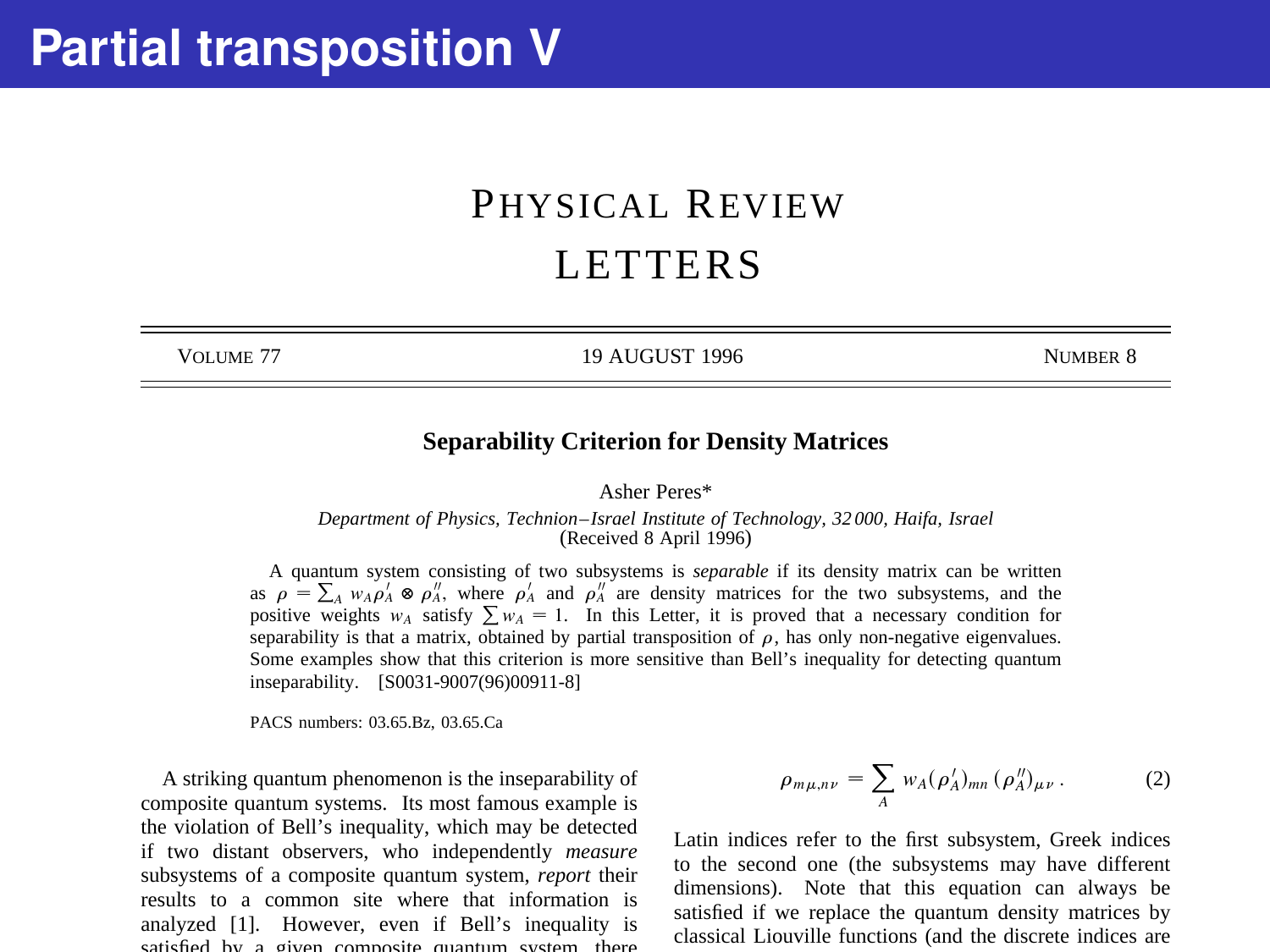<span id="page-18-0"></span>**Definition.** An entanglement witness *W* is an operator such that

- Its expectation value is nonnegative on all separable states.
- **•** For some entangled state it is negative.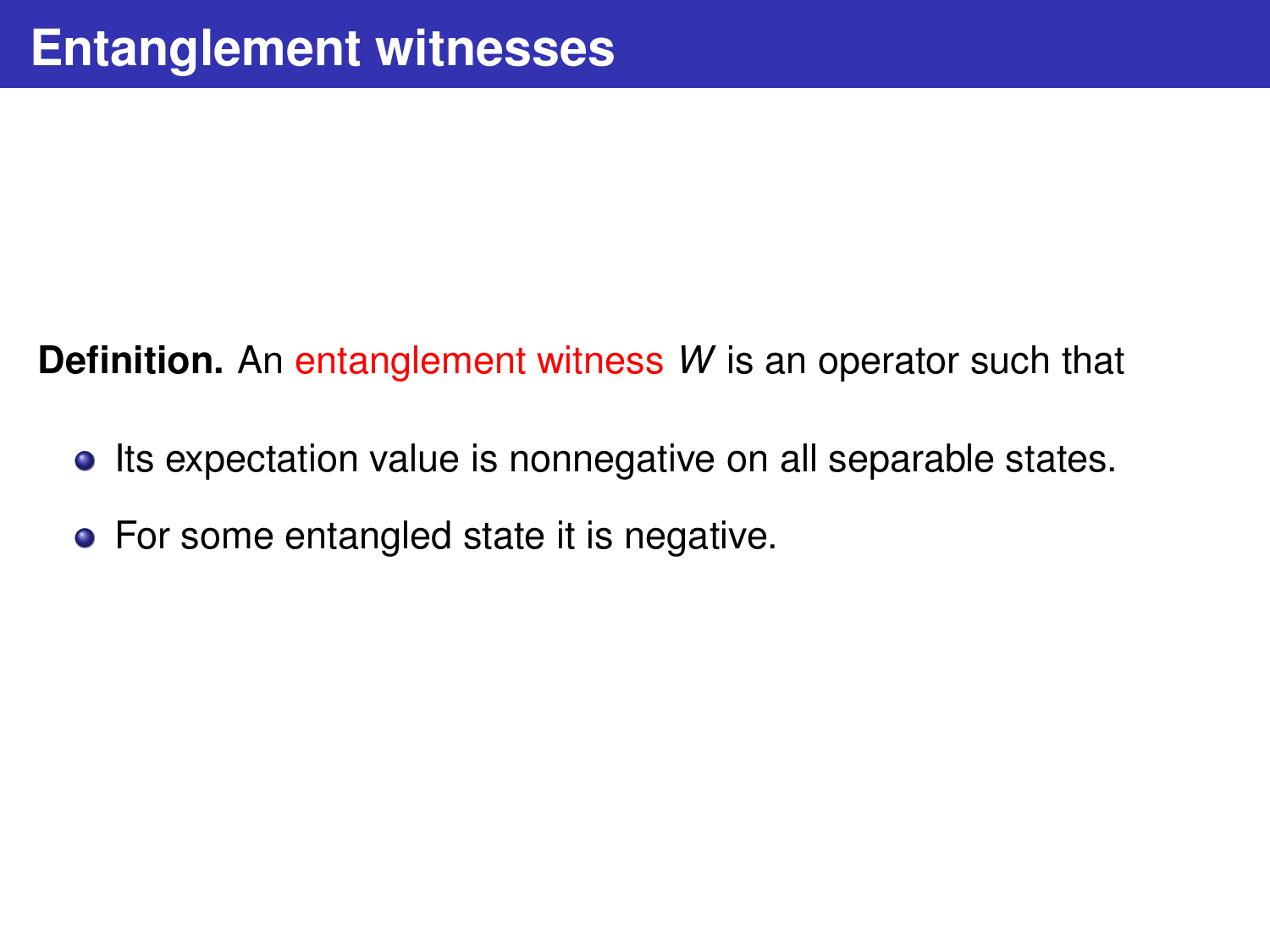## **Entanglement witnesses II**



Entanglement witnesses. The are entanglement conditons that are linear in operator expectation values.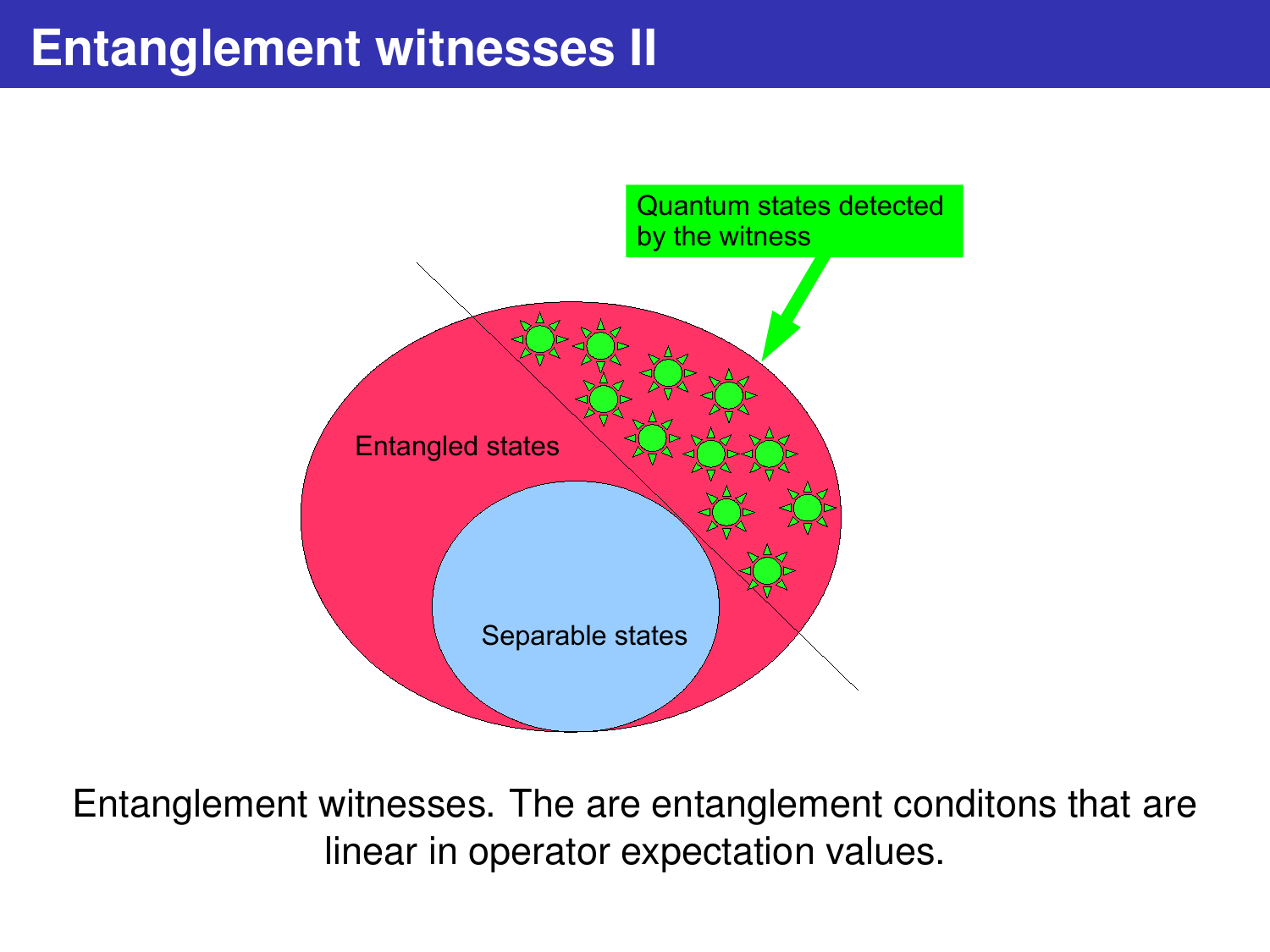# **Example 1**

**Example 1**: Let is see the following entanglement witness

$$
W_{xz} = \mathbb{1} - \sigma_x \otimes \sigma_x - \sigma_z \otimes \sigma_z.
$$

Why is this a witness? For product states of the form  $|\Psi\rangle = |\Psi_1\rangle \otimes |\Psi_2\rangle$ , we have

$$
\langle \sigma_X \otimes \sigma_X \rangle + \langle \sigma_Z \otimes \sigma_Z \rangle = \langle \sigma_X \rangle_{\Psi_1} \langle \sigma_X \rangle_{\Psi_2} + \langle \sigma_Z \rangle_{\Psi_1} \langle \sigma_Z \rangle_{\Psi_2} \leq 1.
$$

• Here, we have to use the Cauchy-Schwarz inequality, that is

$$
\vec{v}_1 \cdot \vec{v}_2 \leq |\vec{v}_1| |\vec{v}_2|.
$$

• Using this we obtain

$$
\begin{pmatrix} \langle \sigma_x \rangle_{\Psi_1} \\ \langle \sigma_z \rangle_{\Psi_1} \end{pmatrix} \cdot \begin{pmatrix} \langle \sigma_x \rangle_{\Psi_2} \\ \langle \sigma_z \rangle_{\Psi_2} \end{pmatrix} \leq \sqrt{\langle \sigma_x \rangle_{\Psi_1}^2 + \langle \sigma_z \rangle_{\Psi_1}^2} \sqrt{\langle \sigma_x \rangle_{\Psi_2}^2 + \langle \sigma_z \rangle_{\Psi_2}^2} \leq 1,
$$

since the length of Bloch vector is at most 1.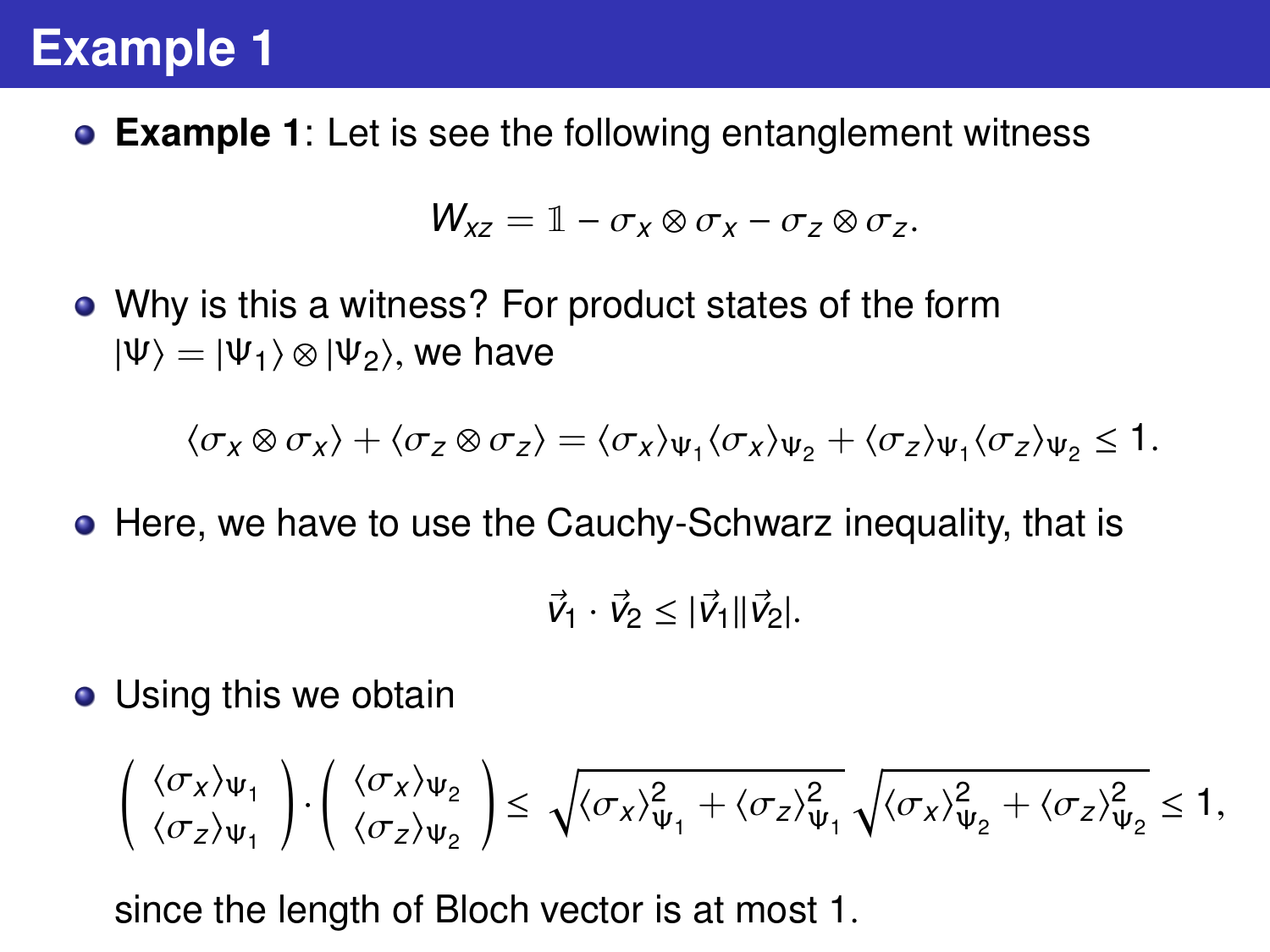# **Example 1, II**

Due to the convexity of the set of quantum states, this is also true for separable states. That is

$$
\langle W \rangle_{\mathcal{Q}_{\text{sep}}} = \text{Tr}(W_{\mathcal{Q}_{\text{sep}}}) = \text{Tr}(W \sum_{k} p_k \varrho_k^{(1)} \otimes \varrho_k^{(2)})
$$

$$
= \sum_{k} p_k \text{Tr}(W \varrho_k^{(1)} \otimes \varrho_k^{(2)}) \ge 0.
$$

- On the other hand, the maximum for quantum states is 2. Such a √ maximum is obtained for the state  $(|00\rangle + |11\rangle)/\sqrt{2}$ .<br>How to see this? We need
- How to see this? We need

$$
\sigma_x \otimes \sigma_x |00\rangle = |11\rangle,
$$
  

$$
\sigma_x \otimes \sigma_x |11\rangle = |00\rangle.
$$

Then,

$$
\sigma_x \otimes \sigma_x \frac{|00\rangle + |00\rangle}{2} = \frac{|00\rangle + |11\rangle}{2},
$$

Hence

 $\langle \sigma_X \otimes \sigma_X \rangle = 1.$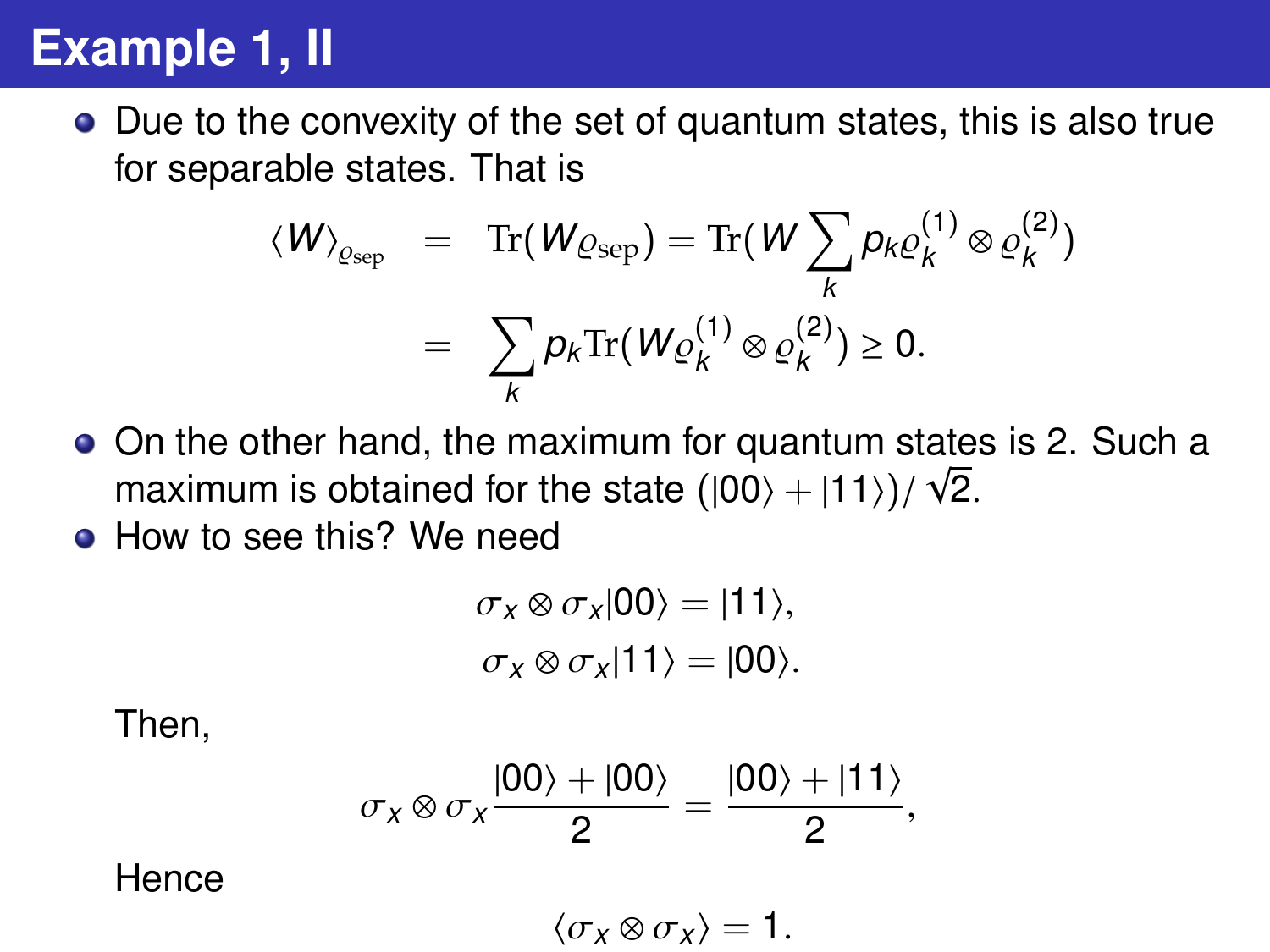### We also need

$$
\sigma_z \otimes \sigma_z |00\rangle = |00\rangle,
$$
  
\n
$$
\sigma_z \otimes \sigma_z |11\rangle = |11\rangle.
$$

### Then,

$$
\sigma_z \otimes \sigma_z \frac{|00\rangle + |11\rangle}{2} = \frac{|00\rangle + |11\rangle}{2}
$$

**Hence** 

$$
\langle \sigma_z \otimes \sigma_z \rangle = 1.
$$

In summary,

$$
\langle \sigma_X \otimes \sigma_X \rangle + \langle \sigma_Z \otimes \sigma_Z \rangle = 2.
$$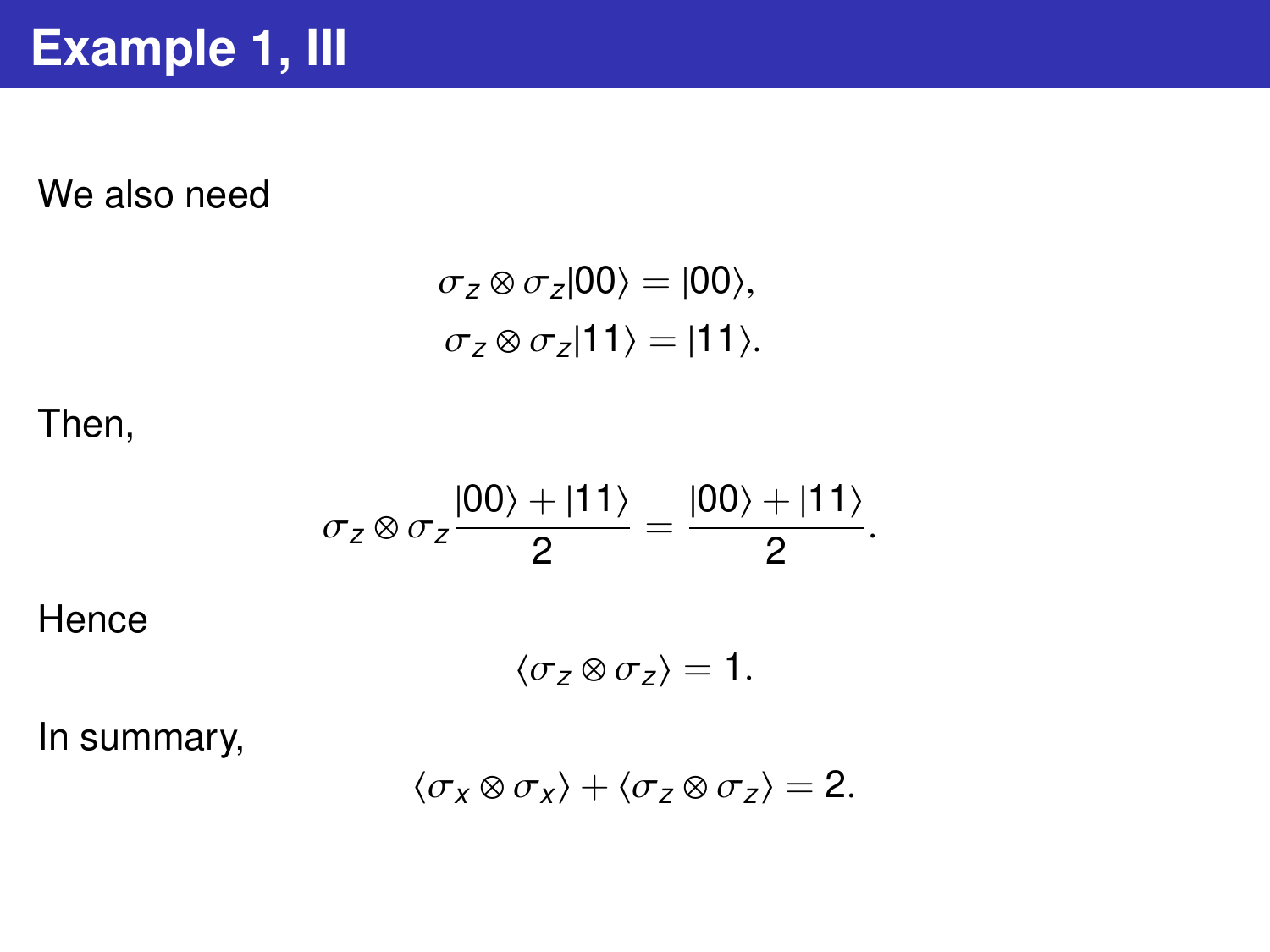

**Example 2**: Let us see the following entanglement witness

$$
W_{xyz} = 1 + \sigma_x \otimes \sigma_x + \sigma_x \otimes \sigma_x + \sigma_z \otimes \sigma_z. \tag{1}
$$

• It can be proven to be a witness like before. Which state is it good for? It is the singlet state

$$
|\Psi_{\text{singlet}}\rangle = \frac{1}{\sqrt{2}} (|0\rangle_A |1\rangle_B - |1\rangle_A |0\rangle_B). \tag{2}
$$

• For this state,

$$
\langle \sigma_l \otimes \sigma_l \rangle = -1 \tag{3}
$$

holds for  $l = x, y, z$ .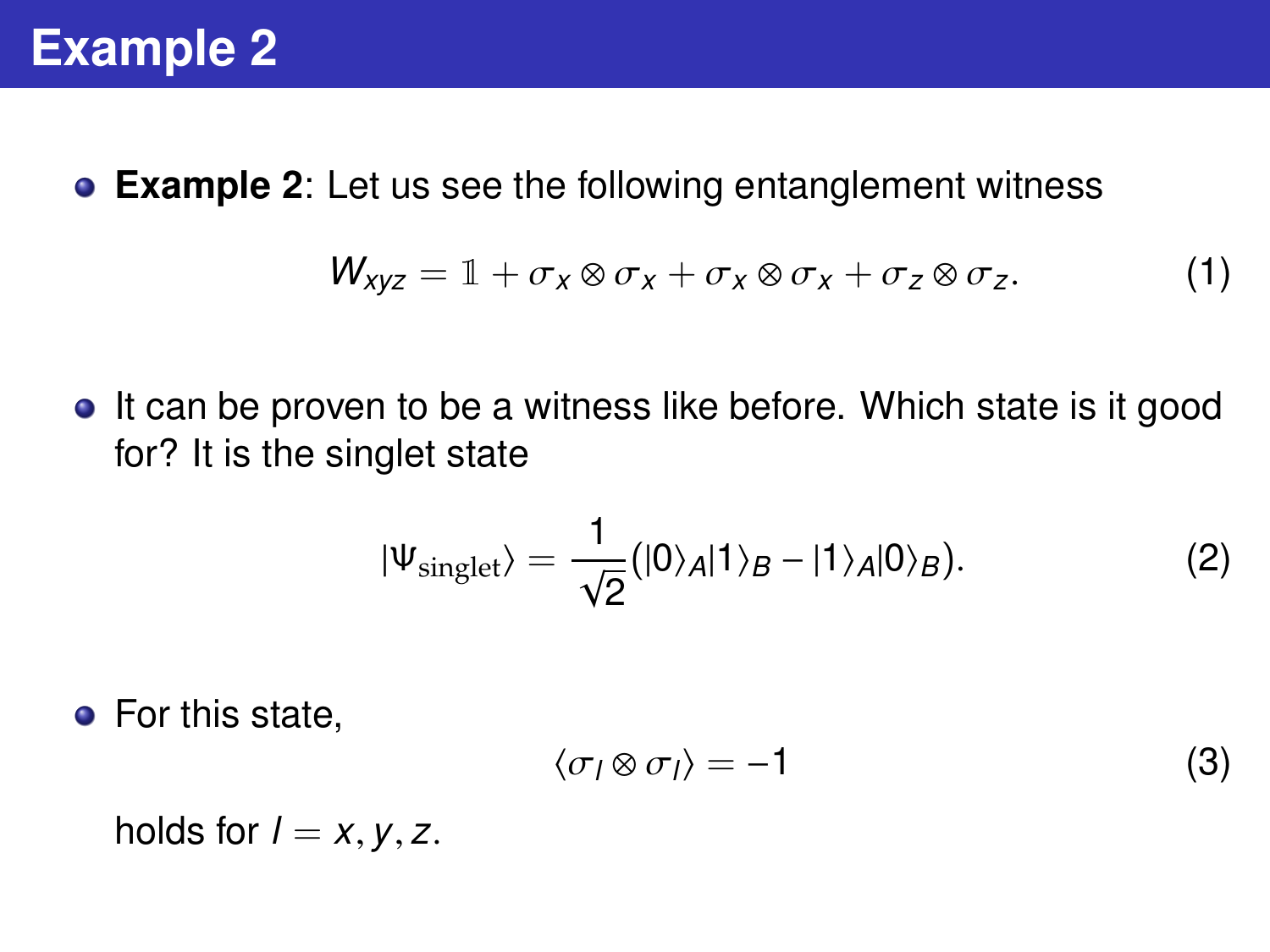## **Example 3**

**Observation.** We show that

$$
\mathrm{Tr}(AB^{T1})=\mathrm{Tr}(A^{T1}B).
$$

*Proof.*–Remember that

$$
(X^{T1})_{ij,kl}=X_{kj,il}.
$$

**•** Based on that

$$
(AB)_{ij,kl} = \sum_{m,n} A_{ij,mn} B_{mn,kl},
$$

$$
(AB^{T1})_{ij,kl} = \sum_{m,n} A_{ij,mn} B_{kn,ml},
$$

$$
\text{Tr}(AB^{T1}) = \sum_{i,j} \sum_{m,n} A_{ij,mn} (B^{T1})_{mn,ij} = \sum_{i,j} \sum_{m,n} A_{ij,mn} B_{in,mj},
$$

$$
\text{Tr}(A^{T1}B) = \sum_{i,j} \sum_{m,n} (A^{T1})_{ij,mn} B_{mn,ij} = \sum_{i,j} \sum_{m,n} A_{mj,in} B_{mn,ij}.
$$

We can see that  $\text{Tr}(AB^{T1}) = \text{Tr}(A^{T1}B)$ , since if we exchange *i* and m with each other then we get one formula from the other *m* with each other then we get one formula from the other. □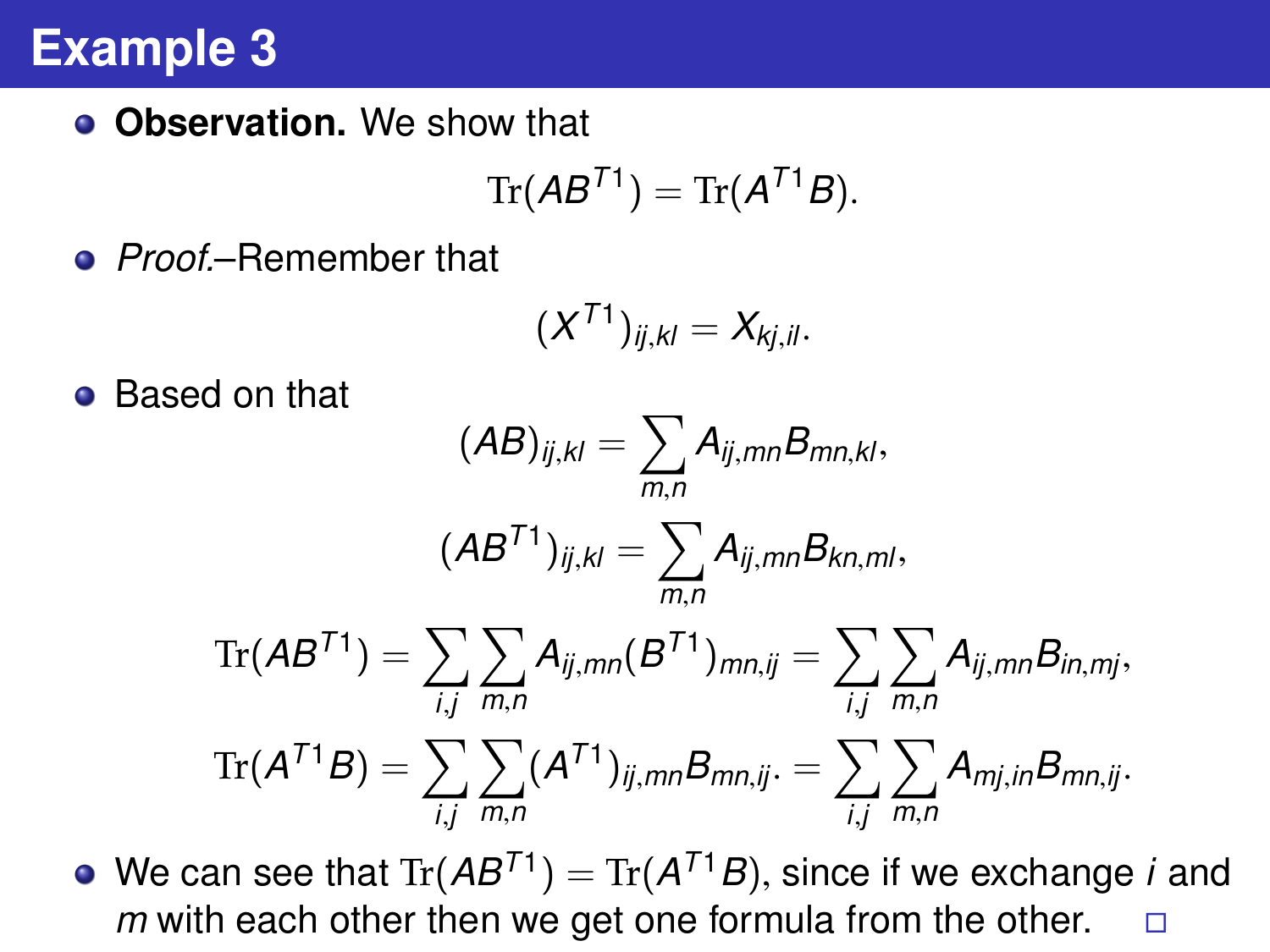# **Example 3, II**

**Example 3**: Let us design an entanglement witness that detects the state  $|\Psi\rangle$  as entangled. Such a witness can be defined as

$$
W=|v\rangle\langle v|^{T1},
$$

where  $\ket{\nu}$  is the eigenvector of  $\ket{\Psi}\!\bra{\Psi}^{\text{T1}}$  with the smallest eigenvalue (which is negative).

*Proof*. If |*v*) is the eigenvector of |Ψ) $\langle \Psi |^{T1}$  with the smallest<br>eigenvalue then we have eigenvalue then we have

$$
|\Psi\rangle\langle\Psi|^{T1}|\nu\rangle=\lambda|\nu\rangle,
$$

where  $\lambda < 0$ . Then, we have

$$
\mathrm{Tr}(\mathbf{W}|\Psi\rangle\langle\Psi|)=\mathrm{Tr}(|\mathbf{v}\rangle\langle\mathbf{v}||\Psi\rangle\langle\Psi|^{T1})=\lambda<0.
$$

Here we used that  $\text{Tr}(A^{\text{T1}}B) = \text{Tr}(AB^{\text{T1}})$ . Thus, the witness<br>detects the state lik\ as entangled detects the state  $|\Psi\rangle$  as entangled.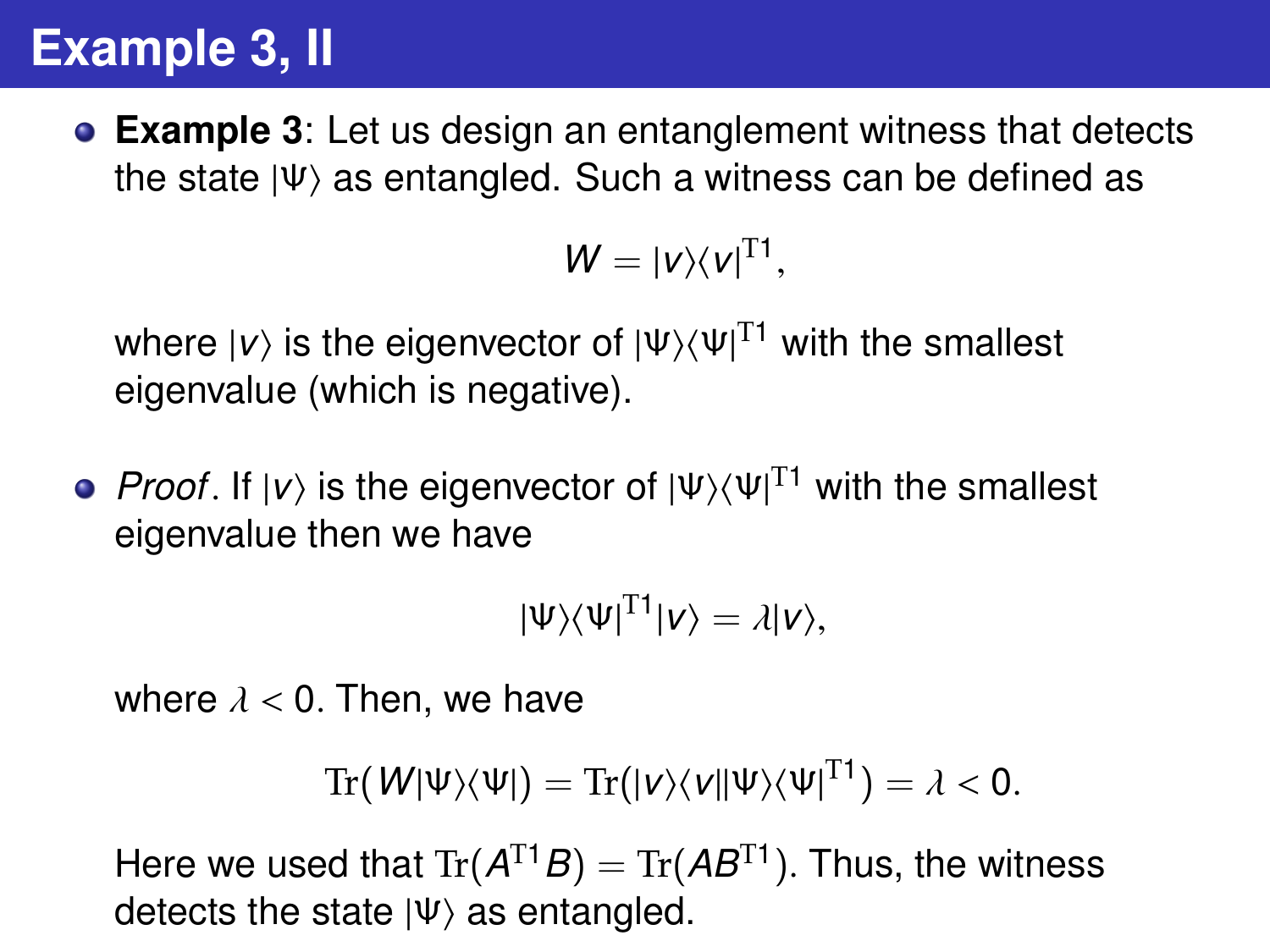• Moreover, for every separable state we have

$$
\mathrm{Tr}(W_{Q\mathrm{sep}})=\mathrm{Tr}(|v\rangle\langle v|\varrho_{\mathrm{sep}}^{\mathrm{T1}})>0.
$$

This can be seen knowing that  $\varrho_{\mathrm{sep}}^{\mathrm{T1}} \geq 0$ .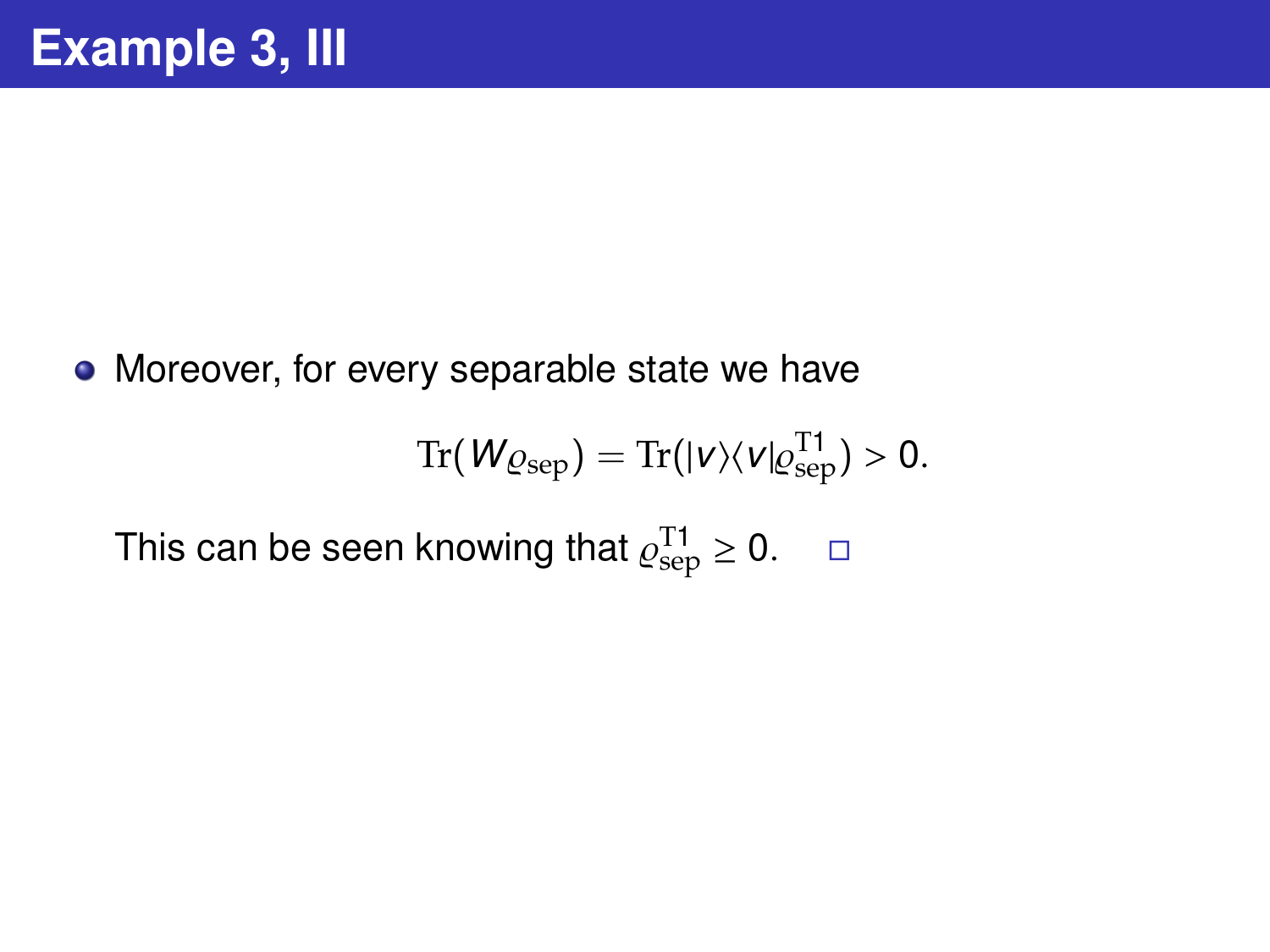## <span id="page-27-0"></span>**Variance based criteria**

For a bipartite system, with parties *<sup>A</sup>* and *<sup>B</sup>*, we have for both parties

$$
(\Delta X_k)^2 + (\Delta Y_k)^2 \geq L_k
$$

for  $k = A$ , B. For product states of the form  $|\Psi\rangle = |\Psi_A\rangle \otimes |\Psi_B\rangle$ , we have

$$
[\Delta(X_A+X_B)]^2=\langle (X_A+X_B)^2\rangle-\langle X_A+X_B\rangle^2=(\Delta X_A)^2_{\Psi_A}+(\Delta X_B)^2_{\Psi_B}.
$$

• This is because for product states we have

$$
\langle X_A X_B \rangle - \langle X_A \rangle \langle X_B \rangle = 0.
$$

Hence, we have

$$
[\Delta(X_A + X_B)]^2 + [\Delta(Y_A + Y_B)]^2 \ge L_A + L_B.
$$

This is also true for separable states due to the convexity of separable states. What does this mean? The variance is concave, by mixing it will be never smaller than the average.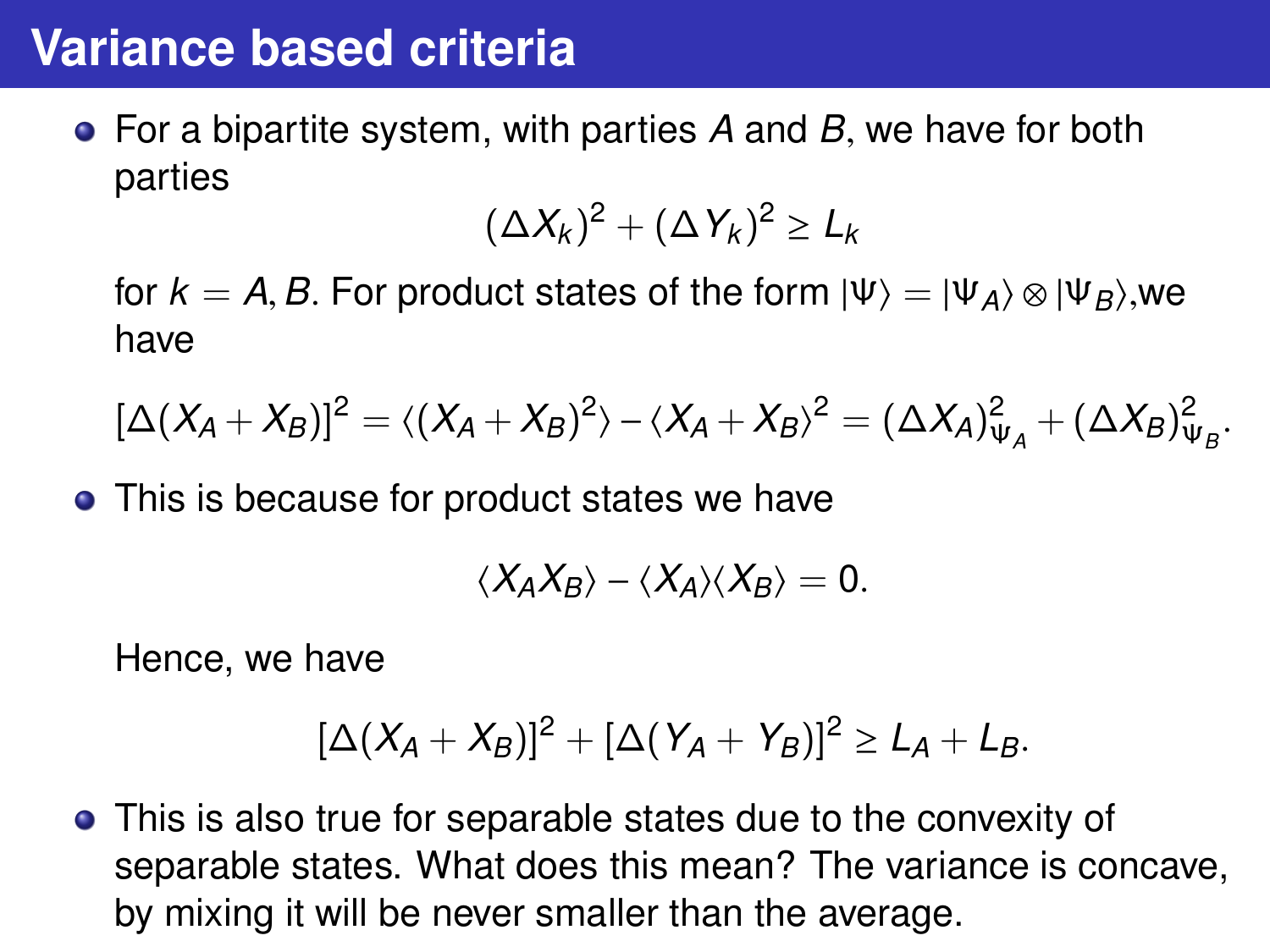**Example**: we have

$$
(\Delta x)^2(\Delta p)^2\geq \frac{1}{4}.
$$

Hence, using  $x^2 + y^2 \ge 2xy$ 

$$
(\Delta x)^2 + (\Delta p)^2 \geq 1.
$$

• Then, we get

$$
[\Delta(x_A - x_B)]^2 + [\Delta(p_A + p_B)]^2 \geq 2.
$$

The "-" sign is needed, since otherwise the relation is true for separable states, but no quantum state can violate it.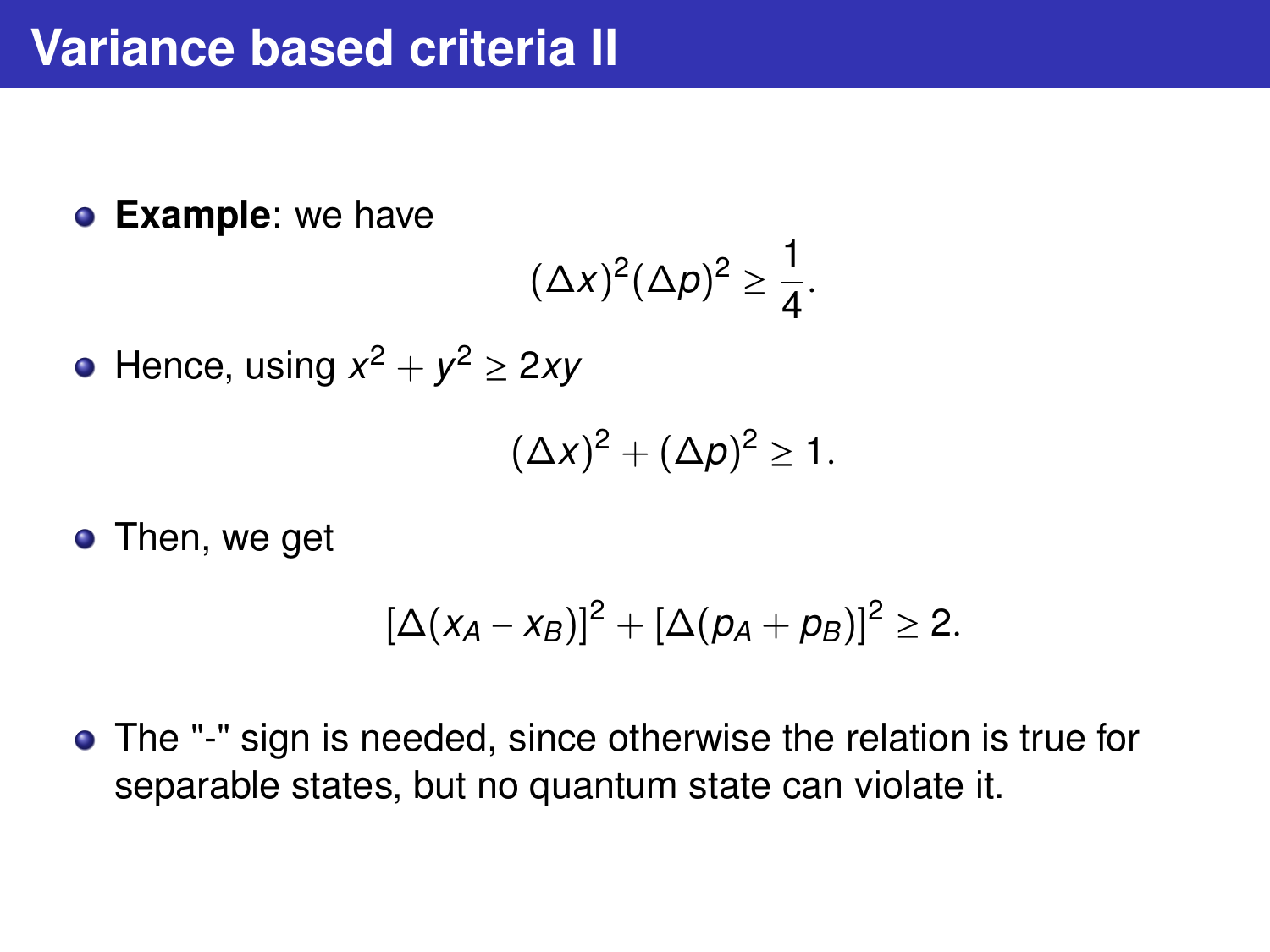• The entangled state

$$
\sum_{k=0}^{\infty}|k\rangle|k\rangle
$$

gives zero for both of the variances on the left-hand side.

• Thus, we can have

$$
[\Delta(x_A-x_B)]^2=0
$$

and

$$
[\Delta(p_A+p_B)]^2=0.
$$

• This is possible since

$$
[x_A-x_B, p_A+p_B]=0.
$$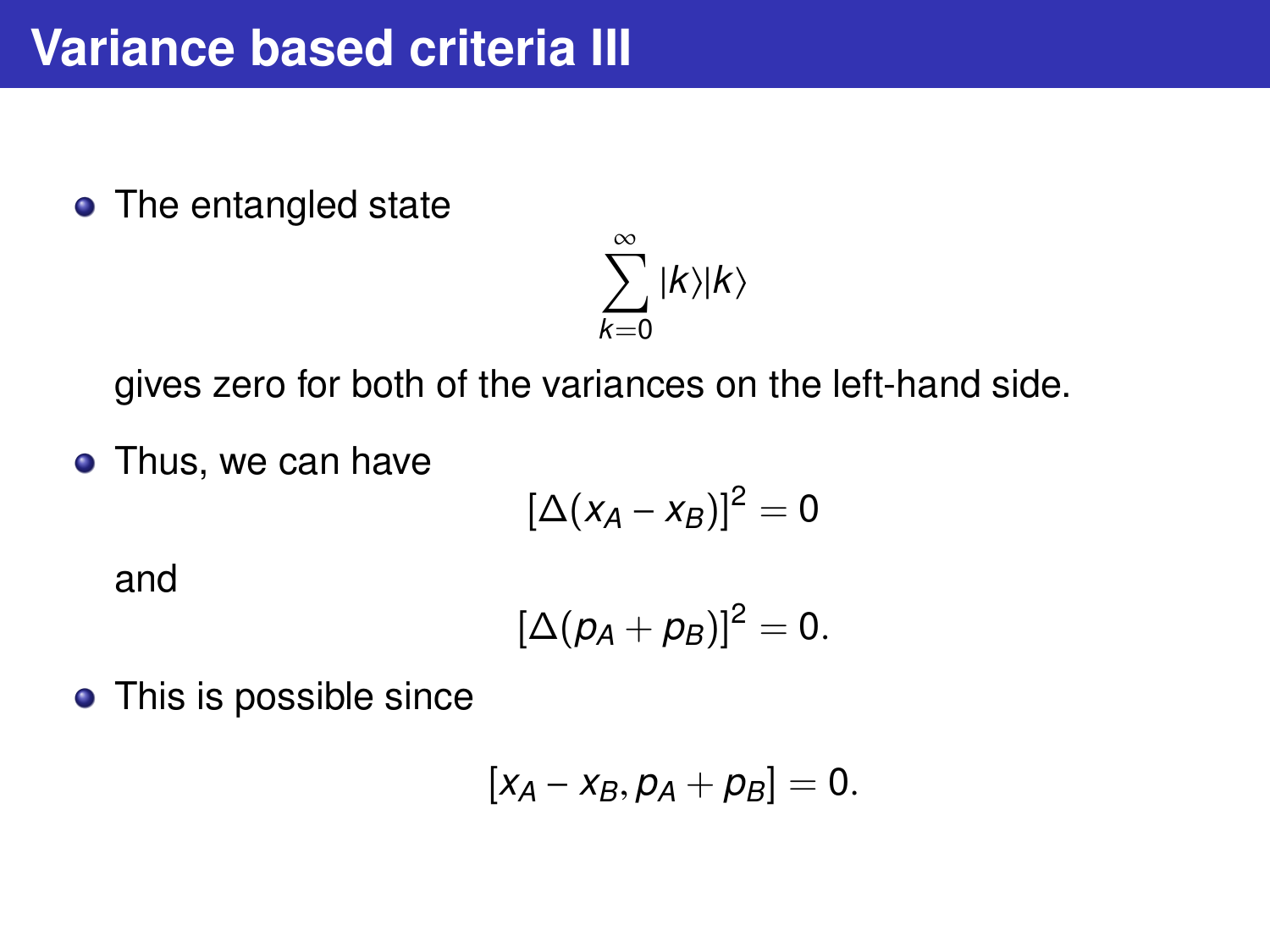## **Variance based criteria IV**

**Example**: Equation with three variances

$$
(\Delta j_{x,k})^2+(\Delta j_{y,k})^2+(\Delta j_{z,k})^2\geq j
$$

for  $k = A$ , *B*.

**•** This is because

$$
\langle (j_{x,k})^2 + (j_{y,k})^2 + (j_{z,k})^2 \rangle = j(j+1),
$$
  

$$
\langle j_{x,k} \rangle^2 + \langle j_{y,k} \rangle^2 + \langle j_{z,k} \rangle^2 \leq j^2.
$$

### **•** Using

$$
[\Delta(j_{l,A}+j_{l,B})]^2=(\Delta j_{l,A})^2_{\Psi_A}+(\Delta j_{l,B})^2_{\Psi_B},
$$

we get for separable states

$$
[\Delta(j_{x,A}+j_{x,B})]^2+[\Delta(j_{y,A}+j_{y,B})]^2+[\Delta(j_{z,A}+j_{z,B})]^2\geq 2j.
$$

• Any state violating this is entangled.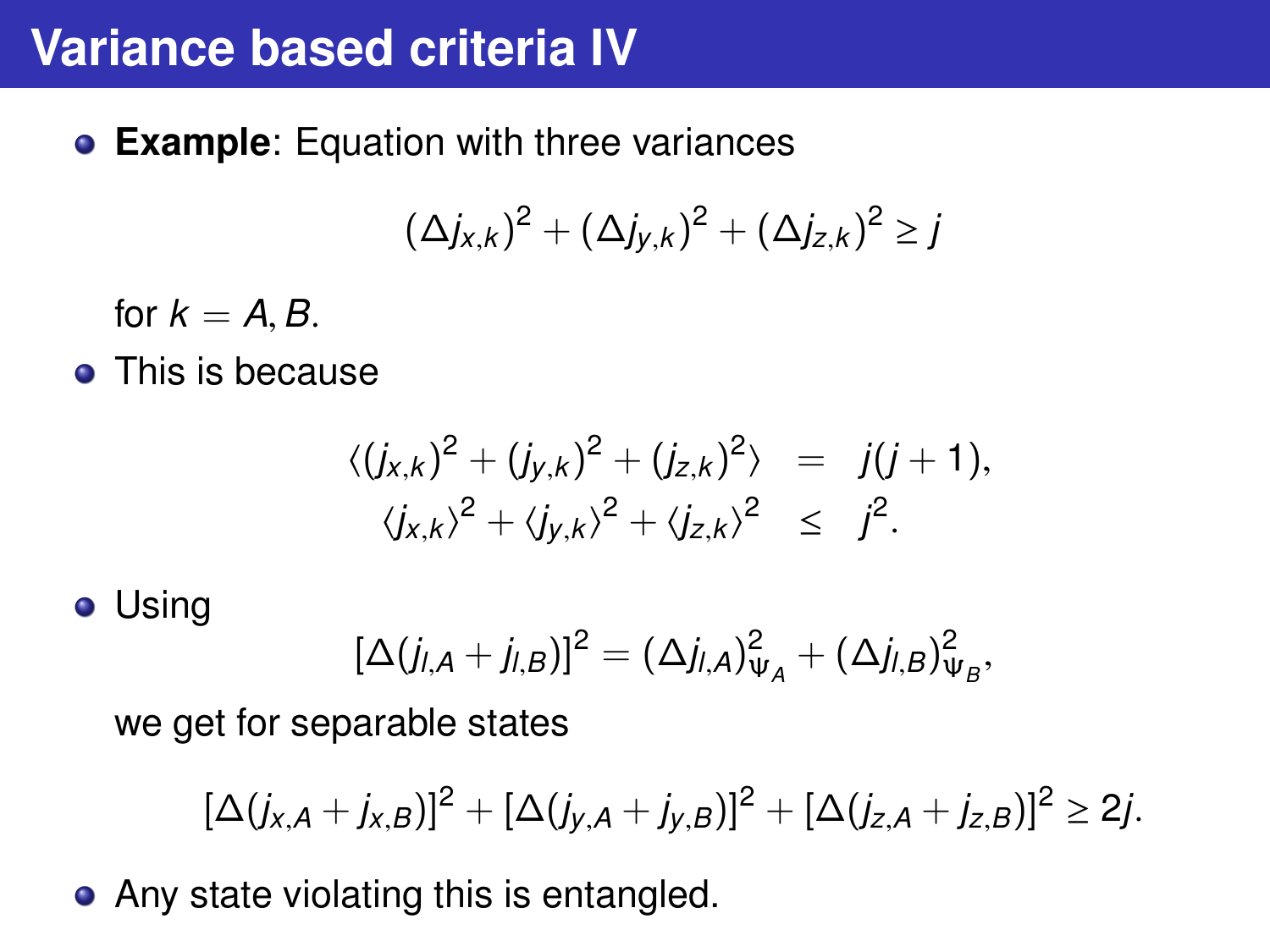• For two qubits, this relation is

$$
[\Delta(j_{x,A}+j_{x,B})]^2+[\Delta(j_{y,A}+j_{y,B})]^2+[\Delta(j_{z,A}+j_{z,B})]^2\geq 1.
$$

• The singlet is the two-qubit state violating this criterion maximally

$$
|\Psi_{\text{singlet}}\rangle = \frac{1}{\sqrt{2}}(|0\rangle_A|1\rangle_B - |1\rangle_A|0\rangle_B).
$$

**•** For this state

$$
[\Delta(j_{l,A}+j_{l,B})]^2=0
$$

for  $j = x, y, z$ .

• Thus, the state violates the criterion maximally.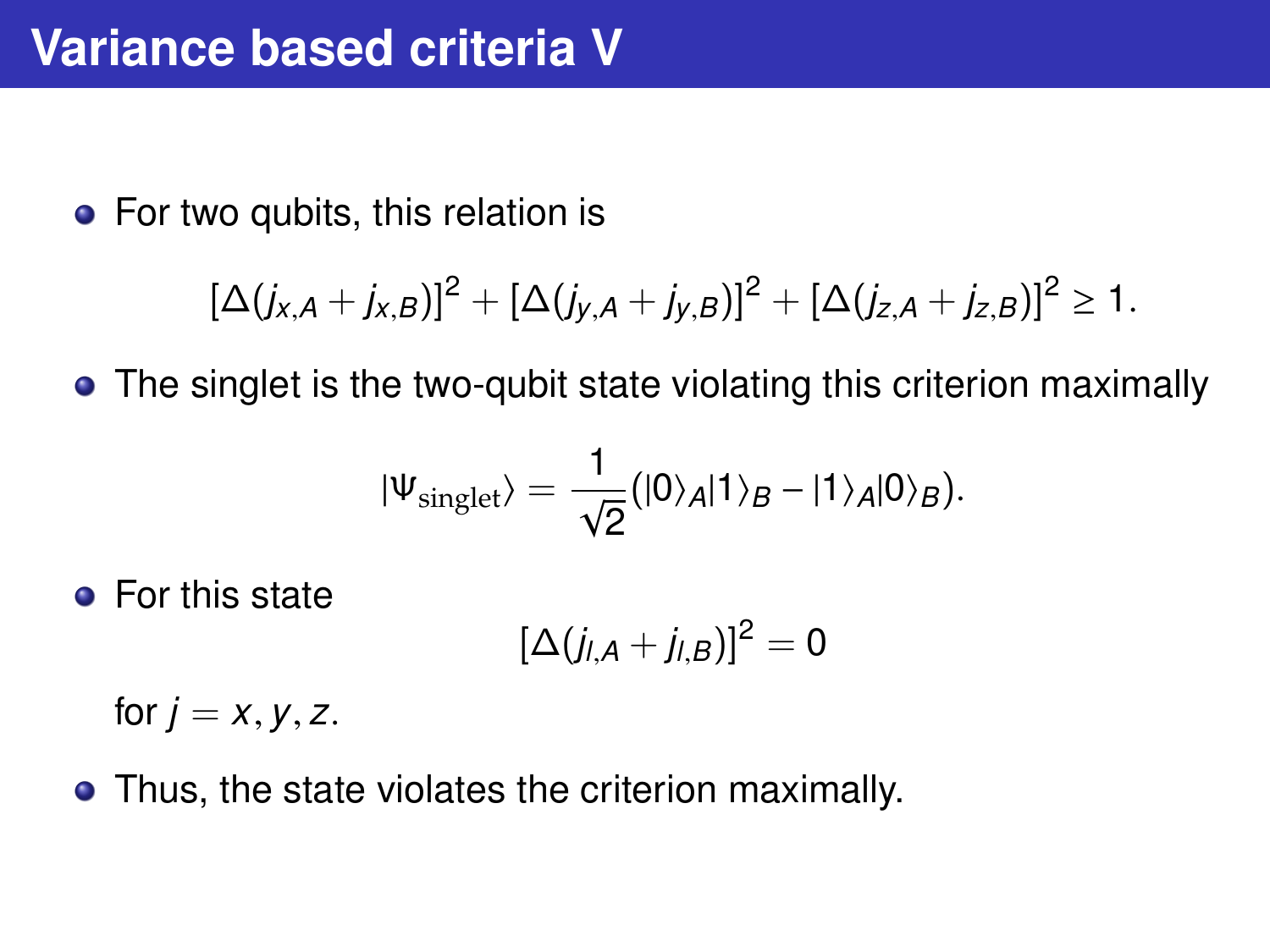# <span id="page-32-0"></span>**Outline**

## **1 [Entanglement theory \(entangled/not entangled\)](#page-1-0)**

- [Motivation](#page-1-0)
- $\bullet$ [A. Bipartite case](#page-3-0)
	- **•** [Pure states](#page-4-0)
	- **O** [Mixed states](#page-5-0)
- [B. Entanglement criteria](#page-11-0)
	- **•** [Partial transposition](#page-13-0)
	- **•** [Entanglement witnesses](#page-18-0)
	- [Variance based criteria](#page-27-0)
- [C. Multipartite case](#page-32-0)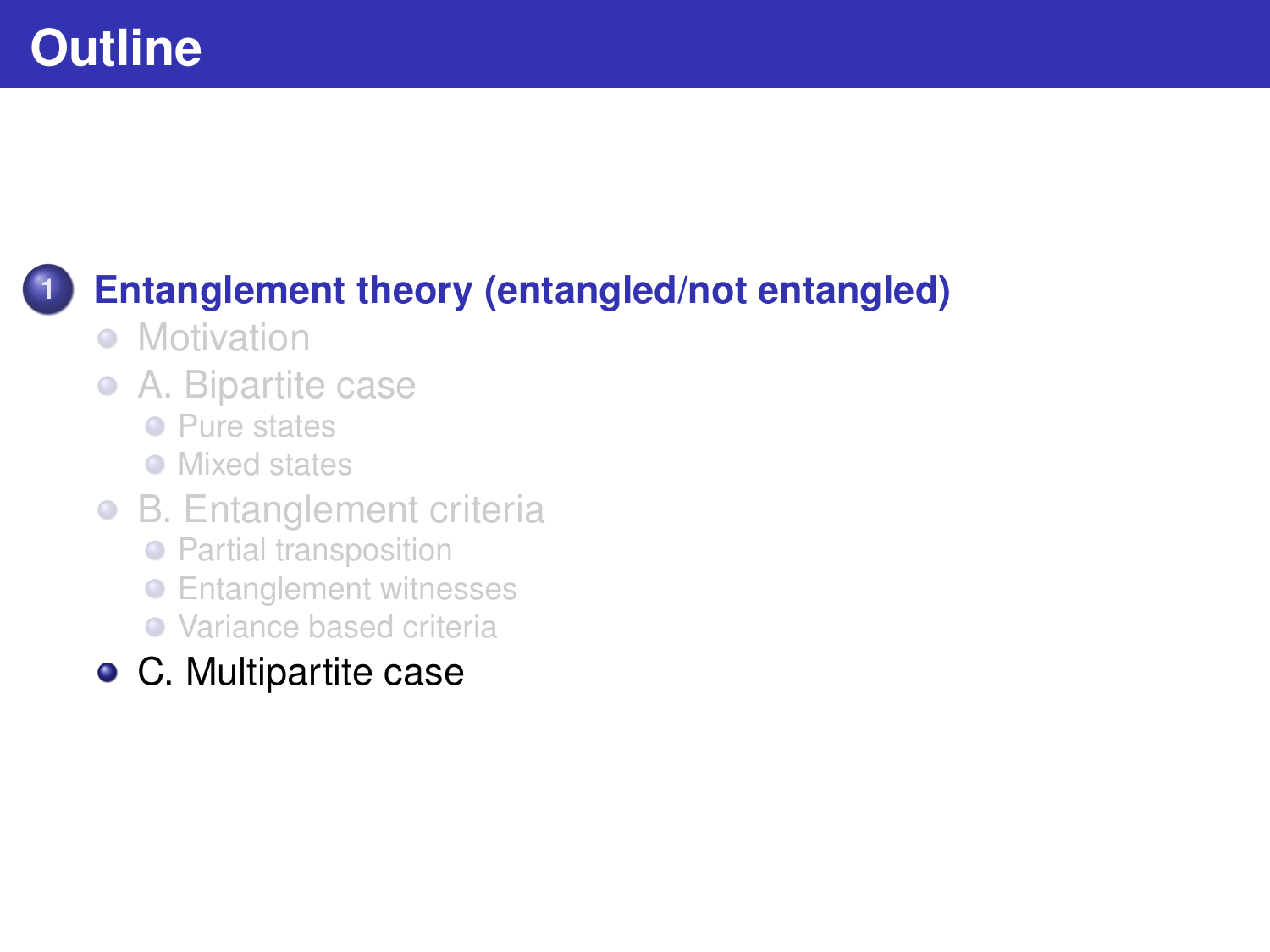# **Fully separable states/biseparable state/genuine multiparticle entanglement**

An *N*-qudit quantum state is called fully separable if it can be written as a convex sum of product states as

$$
\varrho = \sum_{k} p_{k} \varrho_{k}^{(1)} \otimes \varrho_{k}^{(2)} \otimes ... \otimes \varrho_{k}^{(3)}.
$$

genuine multipartite entanglement.

An *N*-qudit pure quantum state is called biseparable if it can be written as the tensor product of two states as

 $|\Psi_1\rangle \otimes |\Psi_2\rangle$ ,

where  $|\Psi_k\rangle$  are multiqubit states. A mixed state is called biseparable if it is the mixture of biseparable pure states.

• If a state is not biseparable then it is genuine multipartite entangled.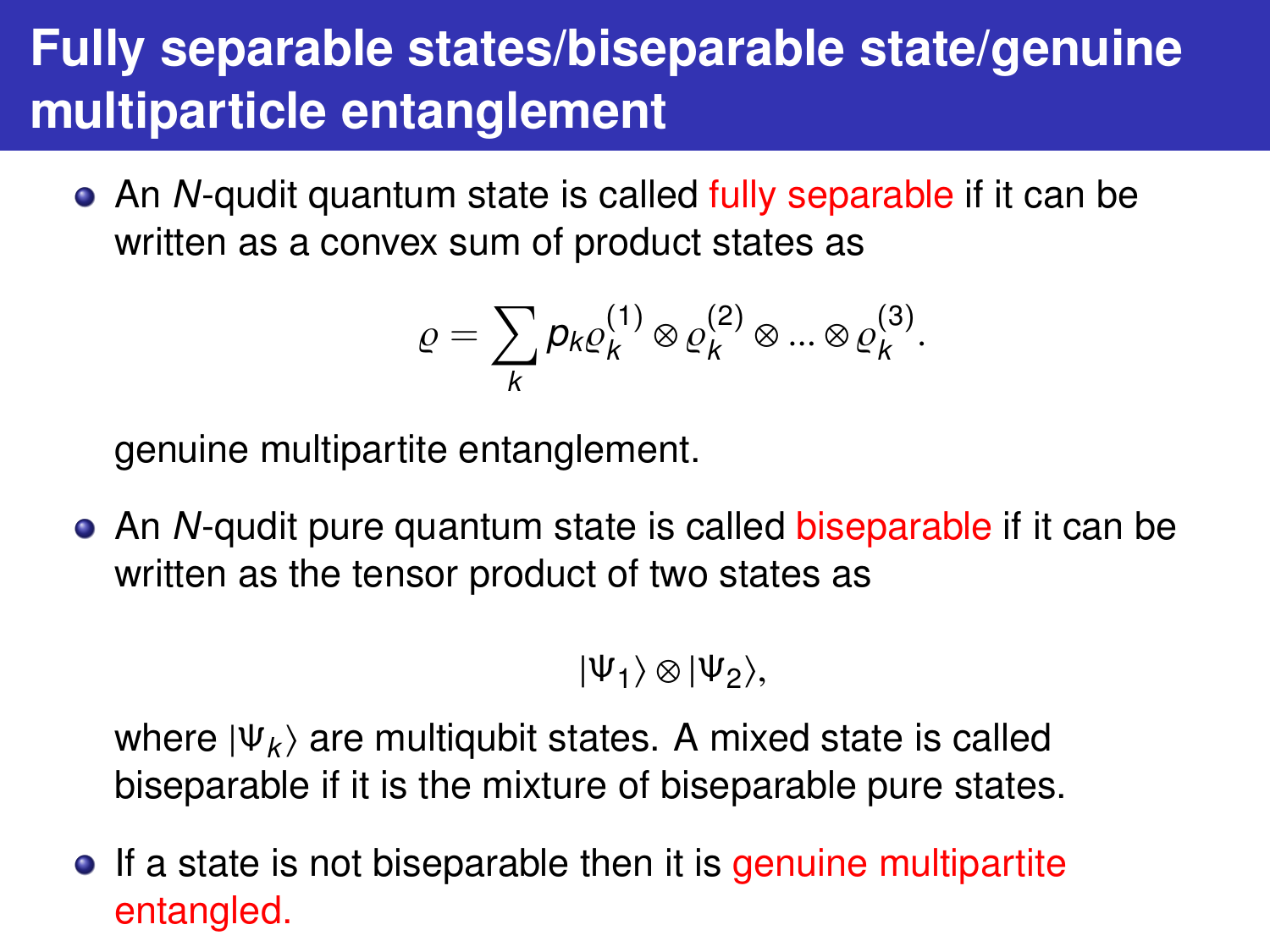## **Fully separable states**

**Example**: fully separable state

 $|000\rangle$ .

**•** Biseparable state

$$
\frac{1}{\sqrt{2}}|0\rangle(|00\rangle+|11\rangle).
$$

• Genuine multipartite entangled state

$$
\frac{1}{\sqrt{2}}(|000\rangle+|111\rangle).
$$

**Example**: entanglement criterion for multipartite states

$$
(\Delta J_x)^2 + (\Delta J_y)^2 + (\Delta J_z)^2 \geq Nj.
$$